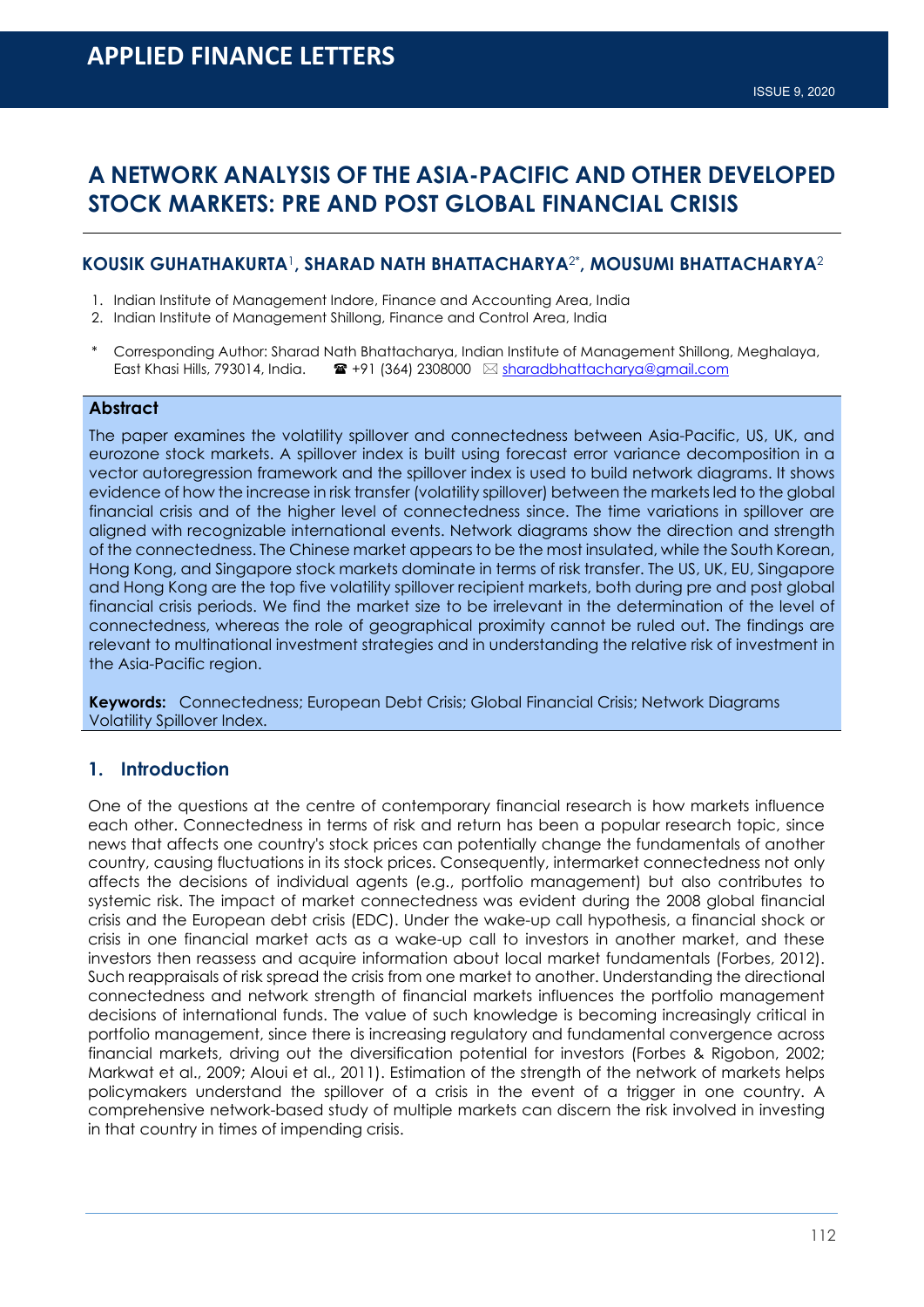The present study uses a generalized vector autoregression (VAR) methodology and the variance decomposition matrix of Diebold and Yilmaz (2012, 2014, 2016) to understand the directional connectedness of markets. Diebold and Yilmaz's methodology measures the volatility spillover between the countries, and it does not distinguish between contagion and interdependence. This feature is useful when a policymaker wants to know what country (or group of countries) is more vulnerable to the volatility spillover from another country. We show network diagrams indicating the relative strength and direction of spillover between countries. The findings are relevant to multinational investment strategies and help in understanding the relative risk of investment in strategically important groups of markets.

Since most of the decision areas affected by market connectedness are related to risk management, this study looks at the network from a volatility spillover or risk transfer perspective. It examines the network dynamics of a group of stock markets from the Asia-Pacific region, along with the US, UK, and eurozone markets, during the period from 2000 to 2019. We examine the degree of volatility spillover between the US, UK, EU, and Asia-Pacific markets and how likely the Asia-Pacific markets are to be affected by an emerging crisis in the developed markets. The 2008 global financial crisis is in the middle of the period of study, and we assess how network strength changed, leading to the crisis, and its status after the crisis. We also examine the time-varying volatility spillover levels during the entire period covering the European debt crisis. Related questions undertaken in our study concerned the spillover bursts during crisis periods, the importance of market size in volatility spillover across markets and whether geographical proximity plays a role in risk transfer (Rejeb & Boughrara, 2015). The importance of the present study lies in unearthing the relative risk of investment in Asia-Pacific stock markets and identifying the Asia-Pacific markets that have higher/lower directional spillover and higher/lower risk in case of an impending crisis.

The Asia-Pacific region represents a group of emerging and developed financial markets with established financial instruments, regulatory and legal frameworks, market infrastructure, and a critical mass of market participants. In the Asia-Pacific region, most of the stock markets are in open economies (e.g., Hong Kong, Taiwan, Shanghai, and Korea), which rely very much on external trade, their largest markets being the United States, the United Kingdom, and the European Union (EU). It is possible that their individual comovement with the US and EU markets causes connectedness between these Asia-Pacific stock markets, US and EU markets. The study would thus be incomplete if EU and US market data were not a part of the sample.

The remainder of the paper is organized as follows. Section 2 briefly reviews the literature. Section 3 describes the data, followed by an elaboration of the methodology. Section 4 presents data analysis, results, and findings. Section 5 concludes the paper.

# **2. Literature Review**

The terms connectedness, contagion, and spillover are widely used in financial market research. While Engle et al. (1990) focused on causality in the variance between markets for volatility spillover, Forbes and Rigobon (2002) used contagion to understand the cross-market linkages after a shock. While all of the terms indicate the transmission of shocks unexplained by fundamentals or comovement, Billio and Pelizzon (2003) provide a concise discussion of the terms, their measurements, along with restrictions on their definitions. Research on volatility spillover possibly originated in response to the October 1987 crisis in the United States that spread across markets. Researchers have provided evidence that the volatility of one country leads to fluctuations in prices in other countries. The source and destination can be developed or emerging nations.

Volatility spillover is explained by information transmission theory (Ross, 1989), which in turn helps us in deciphering how price and volatility affect information flow and the efficiency of the stock markets. While explaining similar time-varying volatility across international stock markets, Engle and Susmel (1993) argued for the presence of regional factors with time-varying variance. Longin and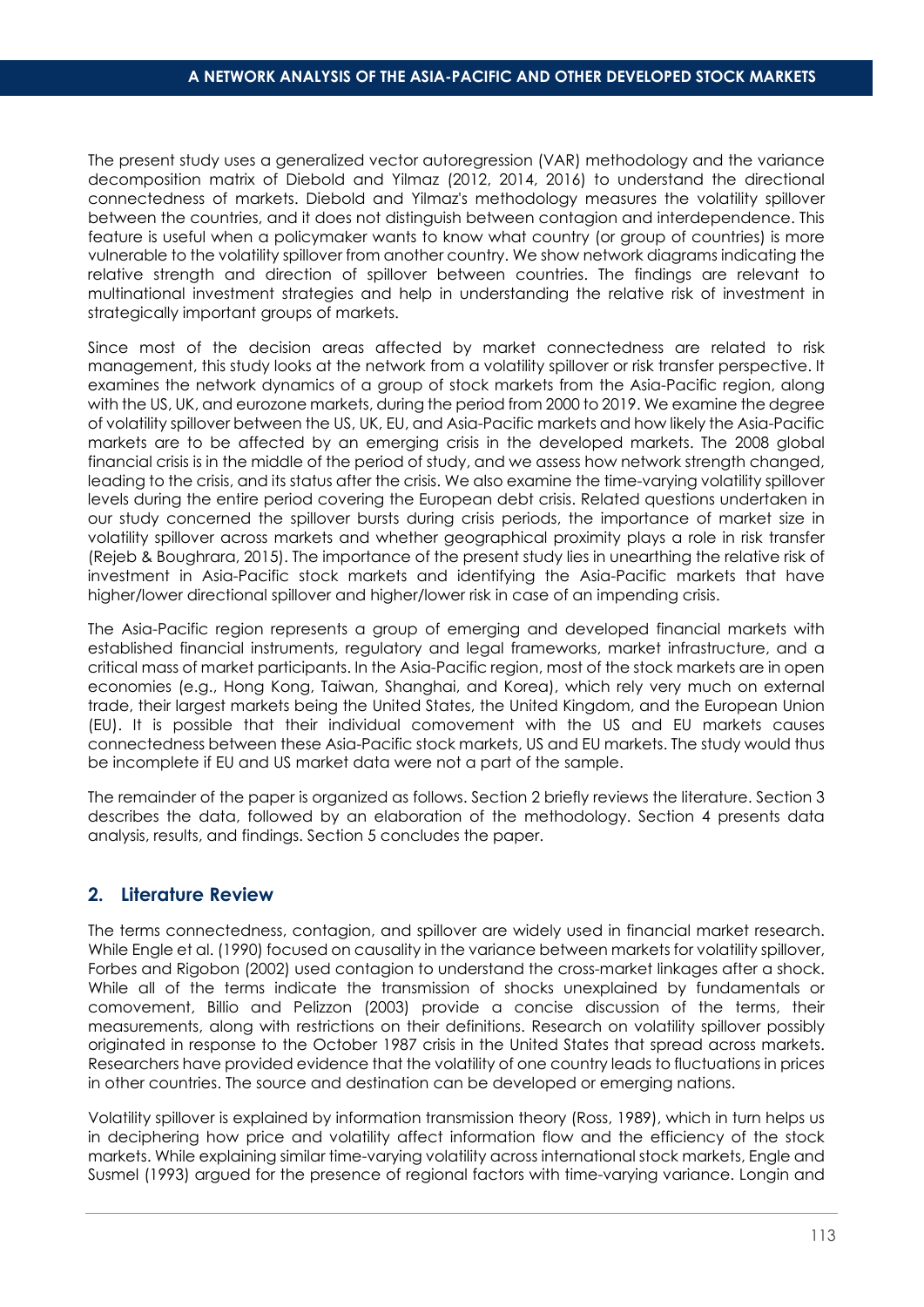Solnik (1995) noted that the conditional correlation between the monthly returns of international stock markets is not constant, it had increased between 1960 and 1990, and it is higher when the stock markets experience high volatility. Other inspiring works on contagion and volatility spillover include those of Kearney (2000), Ling and McAleer (2003), Cappiello et al. (2006), Diebold and Yilmaz (2009, 2012, 2014, 2016), Silvennoinen and Terasvirta (2009), Conrad and Karanasos (2010), and Bauwens et al. (2013) and references therein. Anastasopoulos (2018) showed that both the Greek debt crisis and the effects of the yuan devaluation produced contagion effects.

The preferred methodology of early researchers involved variations of the generalized autoregressive conditional heteroskedasticity (GARCH) model. Alper and Yilmaz (2004) evidenced volatility spillover from countries with active financial centres to the Istanbul Stock Exchange during the Asian financial crisis. Supporting the use of the MGARCH model for spillover studies, Bauwens et al. (2006) noted the model's efficiency in capturing transmission through a conditional variance or conditional covariance, while Allen et al. (2013) calculated conditional correlations and spillover using multivariate GARCH to capture the spillover effects from China to different markets in the Pacific Basin area during the financial crisis from 2007 to 2008. Using the asymmetric multivariate GARCH model proposed by Engle and Kroner (1995) and extended by Kroner and Ng (1998), Li and Giles (2015) evidenced unidirectional shock and volatility spillover from the US market to China, India, Japan, Malaysia, Indonesia, the Philippines, and Thailand in general, but a more robust, bidirectional relationship during the Asian financial crisis. Hemche et al. (2016) used a DCC-MGARCH model to show that the correlation between the US and other developed and emerging markets increased during the subprime crisis and the European sovereign debt crisis in 2009-10.

In parallel to studies using the GARCH methodology to study connectedness, Gallo & Otranto, (2008) used regime-switching volatility, spillover models. Dungey and Gadjurel (2014) relied on a latent factor model to detect and measure the extent of contagion effects from the United States to other developed and emerging nations that explains a large portion of the variance in both these markets. Nomikos and Salvador (2014) studied volatility transmission patterns by using a Markov bivariate BEKK model, while Otranto (2015) observed spillover between the United States, Japan, the eurozone, and Hong Kong using a multiplicative error model that decomposes part of the mean volatility into a spillover-measuring component that can be appropriately studied and interpreted. Using variance decompositions from VAR, Guimarães-Filho, and Hong (2016) examined the time-varying characteristics of their measure and the connectedness between China's equity markets and other major equity markets. They found significant spillover from China to both developed and emerging markets. However, BenSaïda et al. (2018) noted that the abovementioned studies focus on two countries at a time (bivariate) and hence lack multi-country connectedness dynamics. The authors used a Markov switching VAR model to show that spillover increases during crises.

The majority of prior research in spillover and connectedness has applied multivariate GARCH, regime-switching, and stochastic volatility models. However, the finance community has noted a departure from the inclination to use these methods, with Diebold and Yilmaz (2009) providing an index measure of returns and volatility spillover based on forecast error variance decomposition within a VAR framework. Using this methodology, Diebold and Yilmaz (2011) evidenced widely varied levels of spillover in both risk and returns between Argentina, Brazil, Chile, Mexico, and the United States, while Yilmaz (2010) evidenced return and volatility spillover among major Asian countries. Diebold and Yilmaz (2012) upgraded their 2009 method, making the error variance decomposition order invariant and using this newer model to provide evidence of limited crossmarket spillover between US stocks, bonds, foreign exchanges, and commodity markets until the subprime crisis, and a significant increase in volatility after the collapse of Lehman Brothers. Tsai (2014) used Diebold and Yilmaz's (2012) approach to show that information transmission between five developed stock markets - the United States, the United Kingdom, Japan, France, and Germany - increased significantly after 1998, with the US stock market showing positive net spillover before 1997, during the dot-com bubble, and during the subprime crisis. Building connectedness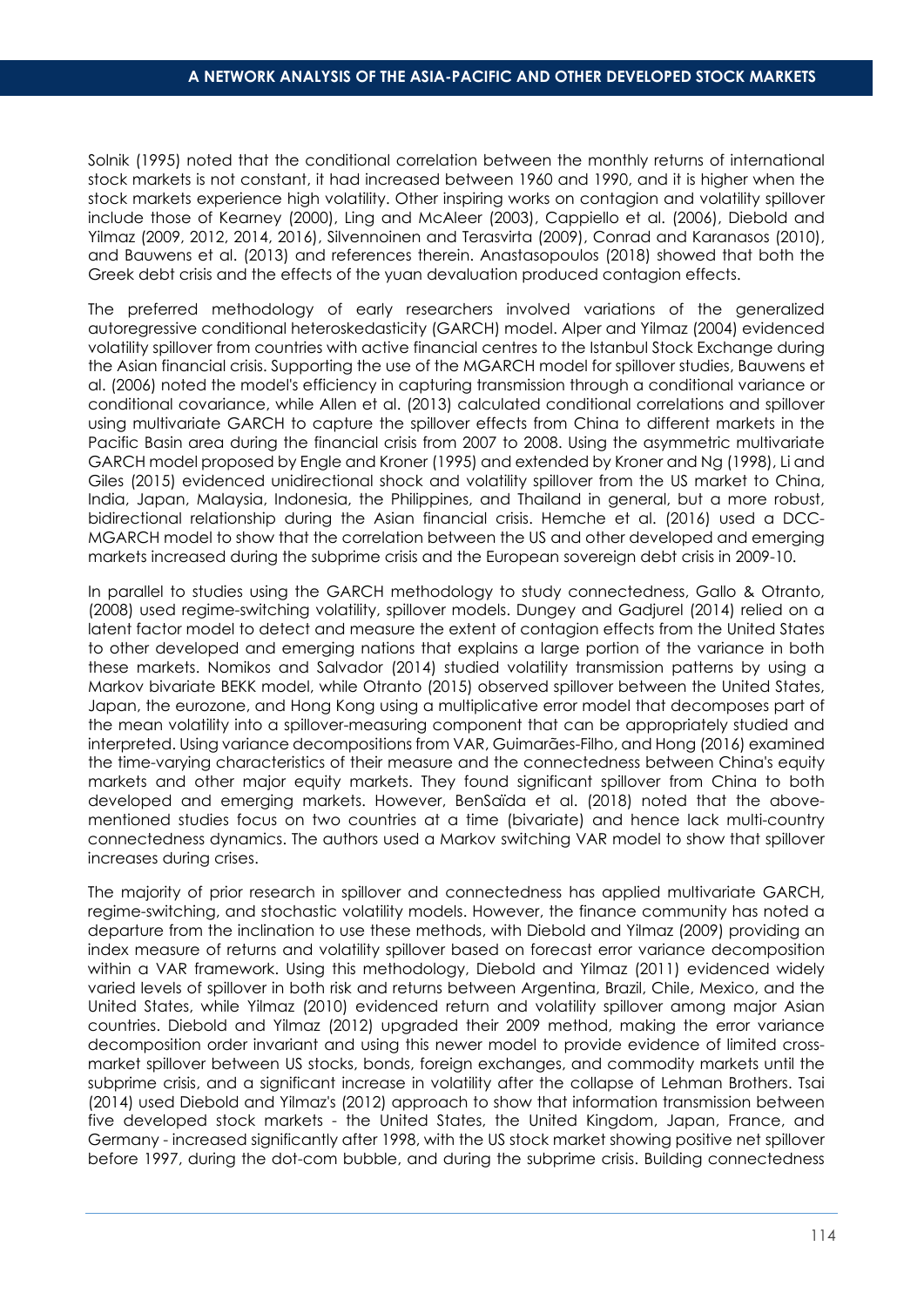measures from this variance decomposition, Diebold and Yilmaz (2016) evidenced unidirectional spillover from the United States to Europe from 2007 to 2008. However, they showed that this connectedness became bidirectional starting in late 2008. The authors also reported that, as the condition of financial institutions in Europe dwindled, spillover from European to US financial institutions increased in June 2011. Demirer et al. (2018) reported that banking stock connectedness increases during crises, with cross-country linkages providing more fluctuations than within-country bank linkages. Caloia et al. (2018) built on Diebold and Yilmaz's (2012) model. They used a multivariate extension of the heterogeneous autoregressive model to show asymmetric risk transmission between Germany, France, the Netherlands, Italy, and Spain. Baruník et al. (2016) modified the Diebold–Yilmaz (2012) model to consider and differentiate between volatilities from positive and negative changes in prices. They then reported that connectedness across sectors is asymmetric and of different strengths. Xu et al. (2018) used a multiplicative error model based on that of Diebold and Yilmaz (2009) to report high interdependency across equity markets in terms of volatility and illiquidity, with increased interdependency increased during the global financial crisis.

Complex network diagrams are used to characterize the structure of the linkages in a financial system. Nobi et al. (2014) showed structural changes in a network diagram of the correlations between stock market prices and attributed them to the global crisis, while Zhao et al. (2016) provided for the dynamic evolution of stock markets in crises. Wang et al. (2018) proposed a correlation-based network to analyse the correlation structure and evolution of world stock markets. They argued that the connectedness between two stock markets is significantly affected by other markets and that, during the subprime crisis, the stock markets were highly correlated with the quick transmission of information. Bhattacharjee et al. (2019), using network theory, explored the connectedness of between 14 Asian capital markets and showed the influence of the 2008 financial crisis on the connectivity and clustering patterns in the network of Asian indexes.

In the context of the Asia-Pacific markets, empirical work on the relationship between stock markets have provided varied evidence. Asia Pacific region has some of the most important equity markets in the world, both in terms of market capitalization and traded volume (Ferris et al. 2007). However, the role of the US equity market as a source of volatility Spillover or a volatility contributor to Asia Pacific markets has been demonstrated in Liu and Pan (1997), Alaganar and Bhar (2002), Cheng and Glascock (2006) and Kolluri et al. (2014). Johnson and Soenen (2002) advocate a substantial degree of interaction between the Japanese stock market and those in New Zealand, Hong Kong, China and Australia. They concluded that rising export and FDI flow from Japan are the key contributors to this relation. Alaganar and Bhar (2002) reveal that fluctuations in US equities have a significant effect on both the return and the volatility of the Australian equity market. There have been varying reports of the integration of the Chinese stock market with other markets. Johansson and Ljungwall (2009) illustrate that the Chinese stock market volatility has had a short-term effect due to Spillover from Hong Kong and Taiwan, while Mitra and Iyer (2016) demonstrate that the Chinese stock market is the least integrated share market in the Asia Pacific. Abidin et al. (2014) advocated the connectedness between the Chinese, Australian, Hong Kong and New Zealand stock markets, while stressing on the emerging connectedness between Australia and the Chinese equity markets. Spillover effects from China on different Asia Pacific markets are recorded by Allen et al. (2013) and Ahmed and Huo (2019), while Guimarães-Filho and Hong (2016) note that China has increasingly become a net "giver" of spillover volatility in the Asia Pacific region. Li and Giles (2015) and Bissoondoyal-Bheenick et al. (2018) have shown a one-way volatility spillover from the US market to China. Allen et al. (2017) studied the volatility spillover between Australia, China, Japan, Korea and the United States during 2004-2014. They noted that China (includes Hong Kong) and US markets have the greatest influence on the Australian market. Bissoondoyal-Bheenick et al. (2018) report an insignificant volatility spillover in selected sectors from the Australian to the Chinese stock markets. This study reassesses the importance of the Chinese stock market in terms of its connectedness with other markets.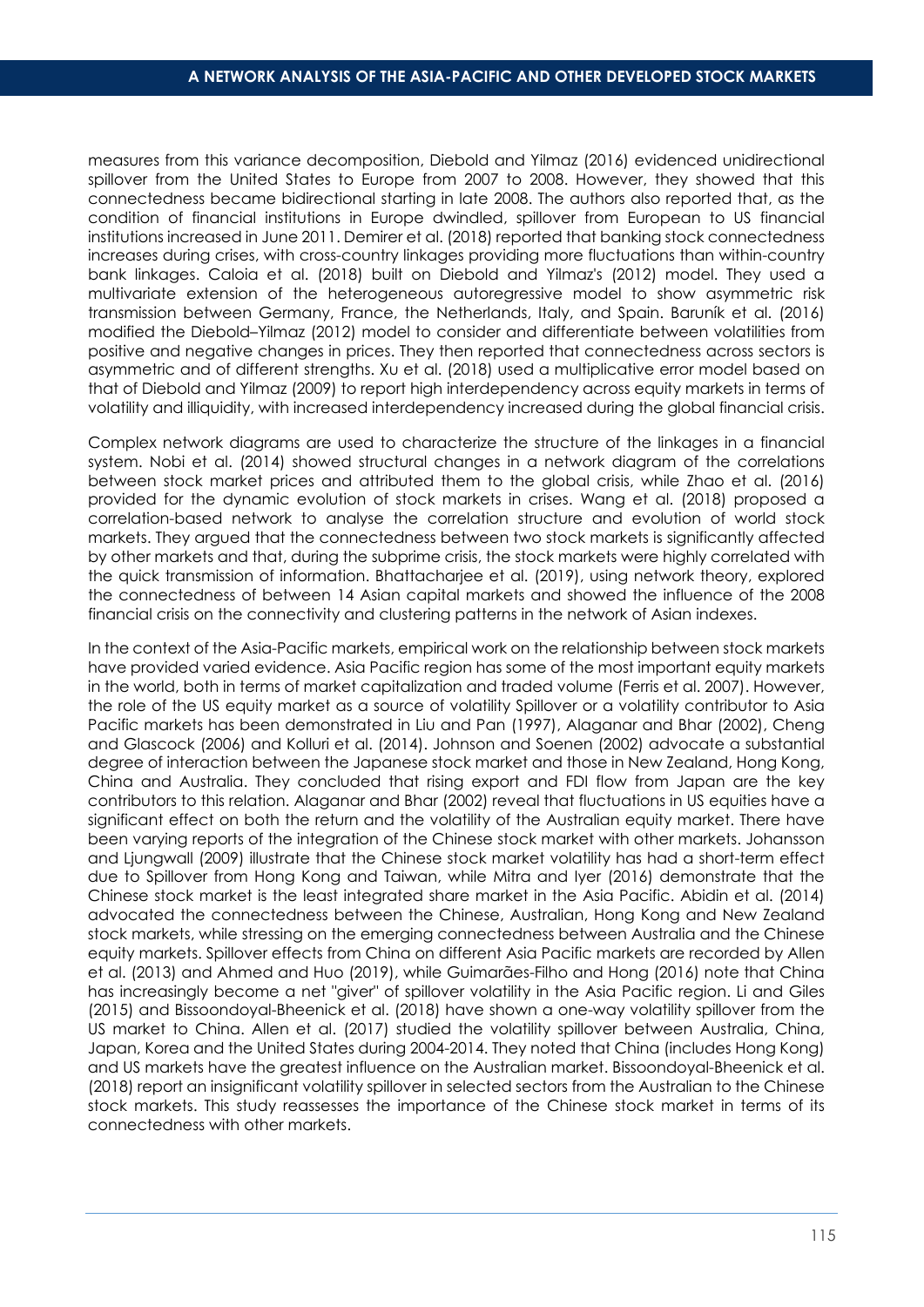The literature review summarizes and points towards changes in the magnitude and direction of the connectedness across markets. We augment the literature while building complex network diagrams within a quantifiable framework based on the work of Diebold and Yilmaz (2012) to show how connectedness changed as the markets approached the subprime crisis and to compare their connectedness during the pre- and post-subprime crisis periods. Given China's different market microstructure, we explore how China differs from its neighbours.

# **3. Data and Methodology**

We consider the daily data from April 2000 to April 2019 on 11 stock market indexes from the Asia-Pacific region: All Ordinaries index (AORD) in Australia, Hang Seng index (HSI) in Hong Kong, Nikkei index (NIKKEI) in Japan, Straits Times Index (STI) in Singapore, SSE Composite Index (SSE) in China, NIFTY 50 index (NIFTY) in India, Jakarta Stock Exchange Composite index (JKSE) in Indonesia, Korea Composite index (KOSPI) in South Korea, Bursa Malaysia KLCI Index (KLSE) in Malaysia, Philippine Stock Exchange index (PSEI) in the Philippines and Taiwan Weighted index (TWII) in Taiwan. The data are obtained from the Thomson Reuters database. Lehman Brothers filed for bankruptcy on 15 September 2007. We consider this event like the announcement of the subprime crisis, and the date is considered for the sample split. Thus, the period from 03 April 2000 to 15 September 2007 is considered as pre subprime crisis period leading to the subprime crisis while 16 September 2007 to 03 April 2019 is considered as post subprime crisis period. Many countries with an open economy considered above (e.g., Hong Kong, Taiwan, Shanghai, and Korea) rely on external trade, especially with the United States and the eurozone. Their comovement can cause the spillover between these Asia-Pacific stock markets and US and EU markets. To gain a comprehensive and unified idea of the connectedness between these markets, we include the following stock market indexes in the study: the Dow Jones Industrial Average (DJI) for the United States, the Financial Times Stock Exchange (FTSE) 100 for the United Kingdom, and the EURO STOXX 50 Index for the eurozone. The returns from these markets are the logarithmic differences of the indexes. Following empirical literature (Diebold & Yilmaz, 2012, and references therein), the daily variance for market *i* on day *t* is estimated as  $\tilde{\sigma}_{it}^2 = 0.361[\ln(M_{it}^{max}) - \ln(M_{it}^{min})]^2$ , where  $M_{it}^{max}$  is the maximum (high) price in the market *i* on day *t* and  $M_{it}^{mn}$  is the daily minimum (low) price. The estimate of the annualized daily volatility is  $\hat{\sigma}_{it} = 100\sqrt{365 \times \tilde{\sigma}_{it}^2}$ .

We develop the spillover index, as suggested by Diebold and Yilmaz (2014). This index is an improvement over their 2009 spillover index since it not only avoids the sensitivity of the forecast error variance decomposition on the ordering of the variables in the VAR framework but also considers correlated shocks. For each Asia-Pacific stock market *i,* we consider the forecast error variances to be from two sources—the fraction of H-step-ahead error variance in forecasting *x<sup>i</sup>* that is due to shocks to *xi*, for *i* = 1, 2, . . ., *N*, and spillover as a fraction of the H-step-ahead error variance in forecasting  $x_i$  that is due to shocks to  $x_i$ , for *i*,  $j = 1, 2, ..., N$ , where  $\forall i \neq i$ . The spillover index is obtained as the sum of all the non-diagonal elements in the forecast error variance matrix.

We model Asia-Pacific stock market returns (or volatility) as a covariance stationary N-variable VAR(p) framework represented by  $x_1 = \sum_{i=1}^{p} x_i$  $x_t = \sum_{i=1}^{t} \Phi_i x_{t-1} + \varepsilon_t$  where  $\varepsilon_t$  is a vector of independently and identically distributed disturbances with zero mean and covariance matrix ∑ . As a tool for variance decomposition analysis, we represent the above VAR (p) framework in the moving average (MA) process as  $x_t = \sum_{i=0}^{\infty} \Theta_i \varepsilon_{t-1}$  $x_t = \sum_{n=1}^{\infty}$  $=\sum_{i=0}^{\infty} \Theta_i \varepsilon_{t-1}$ , where  $\Theta_i$  is the N×N matrix of MA coefficients that conforms to the following recursion:  $\Theta_i = \Phi_1 \Theta_{i-1} + \Phi_2 \Theta_{i-2} + ... + \Phi_p \Theta_{i-p}$ , with  $\Theta_0$  an N×N identity matrix and  $\Theta_i = 0$  for  $\forall i < 0$ .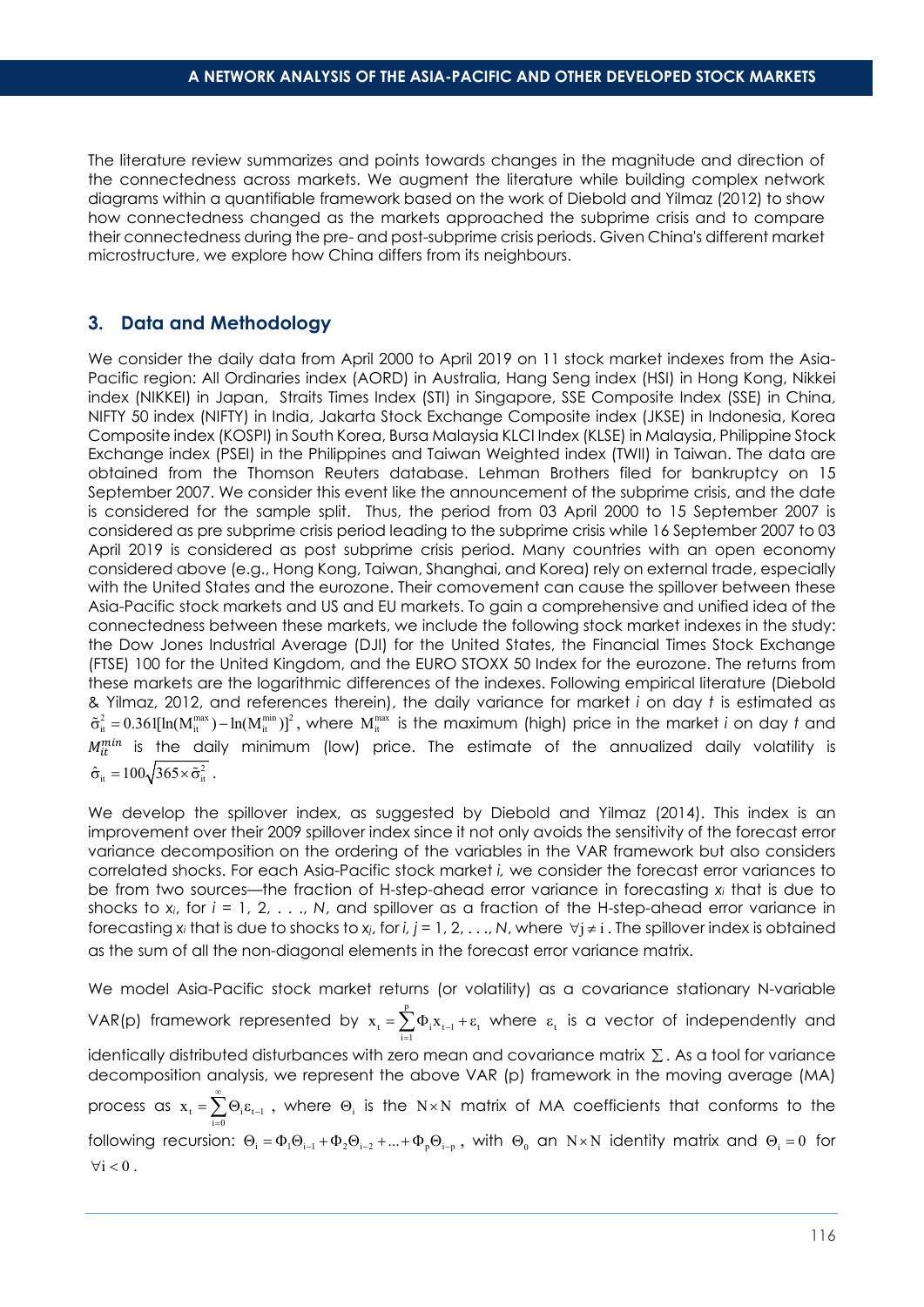We next consider the variance decomposition, which allows us to deconstruct the forecast error variance of each variable into parts that are attributable to the various system shocks. Specifically, we look for the fraction of the H-step-ahead error variance in forecasting *x<sup>i</sup>* that is due to shocks to *xj,*  $\forall i \neq i$ . We use directional spillover in the generalized VAR framework of Koop et al. (1996) and Pesaran and Shin (1998) to obtain H-step-ahead forecast error variance decomposition as

$$
\xi_{ij}^g(H)=\frac{\sigma_{jj}^{-1}\sum\limits_{h=0}^{H-1}(e_i'\Theta_h\sum e_j)^2}{\sum\limits_{h=0}^{H-1}(e_i'\Theta_h\sum\Theta_h'e_i)}, \text{ where the variance matrix for the error vector }\epsilon \text{ is denoted by }\Sigma \text{ ; } e_i \text{ is the}
$$

selection vector, with one as the *i*th element, and zero otherwise; σ<sub>ii</sub> is the standard deviation of the error term for the jth equation; and  $\sum_{j=1}^N \xi_{ij}^g(H) \neq 1.$  We then normalize each entry of the variance decomposition matrix by the row sum, as  $\zeta_{ij}^{\rm g}(\rm H) = \frac{\xi_{ij}^{\rm g}(\chi_{ij})}{\displaystyle\sum_{j=1}^N \xi_{ij}^{\rm g}}$  $(H) = \frac{\xi_{ij}^{g}(H)}{N}$ (H)  $\tilde{\xi}^{\rm g}_{\rm ii}(\rm H) = \frac{\xi}{\sqrt{N}}$ ∑<sup>ξ</sup>  $\tilde{\xi}^g_{ij}(H)$  =  $\frac{S_{ij}(11)}{N}$  , and we maintain  $\sum_{j=1}^N \tilde{\xi}^g_{ij}(H)$  = 1 and

N g  $\sum_{i,j=1}^{N} \tilde{\xi}_{ij}^{g}(H) = N$ .

تح

From the above variance decomposition, the total cross variation or total spillover index is calculated

=

as  $\sum_{i,j=1}^{N} \tilde{\xi}_{ij}^g$ g  $\sum_{i \neq j}$ N g  $_{\rm i,\, j=1}$ لاف (H)  $I^{g}(H) = \frac{I^{g}}{I^{g}} \frac{1}{2} \times 100$ (H) , j=<br>≠ j = ξ  $=\frac{1\neq j}{\sqrt{N}}$   $\times$ ξ ∑ ∑  $\frac{1}{\tilde{\epsilon} \tilde{\epsilon}(\text{H})} \times 100$  . This total spillover index measures the contribution of the spillover of

volatility shocks across Asia-Pacific stock markets, including the US and EU area, to the total forecast error variance.

The directional spillover received by market *i* from all the other markets *j*, assuming the normalized

elements of the generalized variance decomposition matrix, is  $\sum_{\substack{j=1 \ i \in \bullet}}^N \tilde{\xi}_{ij}^g$  (H) =  $\frac{\sum_{\substack{j=1 \ j \neq i}}^N \tilde{\xi}_{ij}^g}{\sum_{\substack{N}}^N \tilde{\xi}_{ij}^g}$  $_{i,j=1}$  نا $_{ij}$ (H)  $I_{i\leftarrow \bullet}^g(H) = \frac{J^{\neq 1}}{I_{i\leftarrow N}^N} \times 100$ (H)  $\sum_{\epsilon=0}^{\frac{1}{2}} (H) = \frac{\sum_{j=0}^{\frac{1}{2}}}{\sqrt{2\pi i}}$ = ξ  $=\frac{1}{2}$   $\frac{1}{2}$   $\frac{1}{2}$   $\frac{1}{2}$   $\frac{1}{2}$   $\frac{1}{2}$   $\frac{1}{2}$ ξ ∑ ∑  $\frac{1}{\tilde{E}^g(H)} \times 100$ . The

directional volatility spillover transmitted from market *i* to all the other markets *j* is (H) ξ ∑ تع

 $\sum_{i=1}^{g} \tilde{\xi}_{ji}^{g}$  (H) =  $\frac{\sum_{j=1}^{N} \tilde{\xi}_{ji}^{g}}{\sum_{j=1}^{N} \tilde{\xi}_{ji}^{g}}$  $_{\rm i,\, j=1}$  نو $_{\rm ji}$  $I_{\bullet \leftarrow i}^{g}(H) = \frac{J=1}{\bullet N} \times 100$ (H)  $\frac{g}{\bullet \left( H \right)} = \frac{j}{\bullet \bullet}$ =  $=\frac{1}{\sqrt{N}}\times\frac{1}{\sqrt{N}}$ ξ ∑  $\frac{1}{\tilde{\epsilon} \tilde{\epsilon}_{\tilde{\epsilon}}(H)} \times 100$  . The difference between the total volatility shocks to and from all the other

markets is the net volatility spillover, denoted by  $I^g_i(H) = I^g_{\leftarrow i}(H) - I^g_{\leftarrow}(H)$  . Net volatility spillover helps us understand how much a stock market contributes to the volatility of other selected markets. The net pairwise volatility spillover between stock markets is, therefore  $\zeta_{ij}^{\rm g}(\mathrm{H}) = (\frac{\tilde{\xi}_{ji}^{\rm g}(\mathrm{H}) - \tilde{\xi}_{ij}^{\rm g}}{\mathbf{M}})$  $(H) = (\frac{\xi_{ji}^g(H) - \xi_{ij}^g(H)}{N}) \times 100$  $\xi_{ii}^{g}(H) = (\frac{\xi_{ji}^{g}(H) - \xi_{ij}^{g}(H)}{\xi_{ii}^{g}(H)}) \times$ م<br>14) - گ .

We develop a network diagram based on the spillover index to explore the connectedness between the chosen countries. Connectedness is central to all risk management practices worldwide and can help us in understanding how changes in the systemic risk of a single country multiply and affect global markets. Traditional methods used in connectivity studies employ correlation-based measures; these measures only pairwise association and are skewed toward linearity and Gaussian assumptions, restricting their acceptance in financial market contexts. The marginal expected shortfall method (Acharya et al., 2010), the conditional value at risk (CoVaR) method (Adrian & Brunnermeier, 2011), and the equicorrelation method (Engle & Kelly, 2012) have generated much interest, but, as Diebold and Yilmaz (2014) pointed out, these methods measure different things. There exists no unified framework of global or regional connectedness. Here we use the connectedness measurement proposed by Diebold and Yilmaz (2014), which is closely related both to modern

تع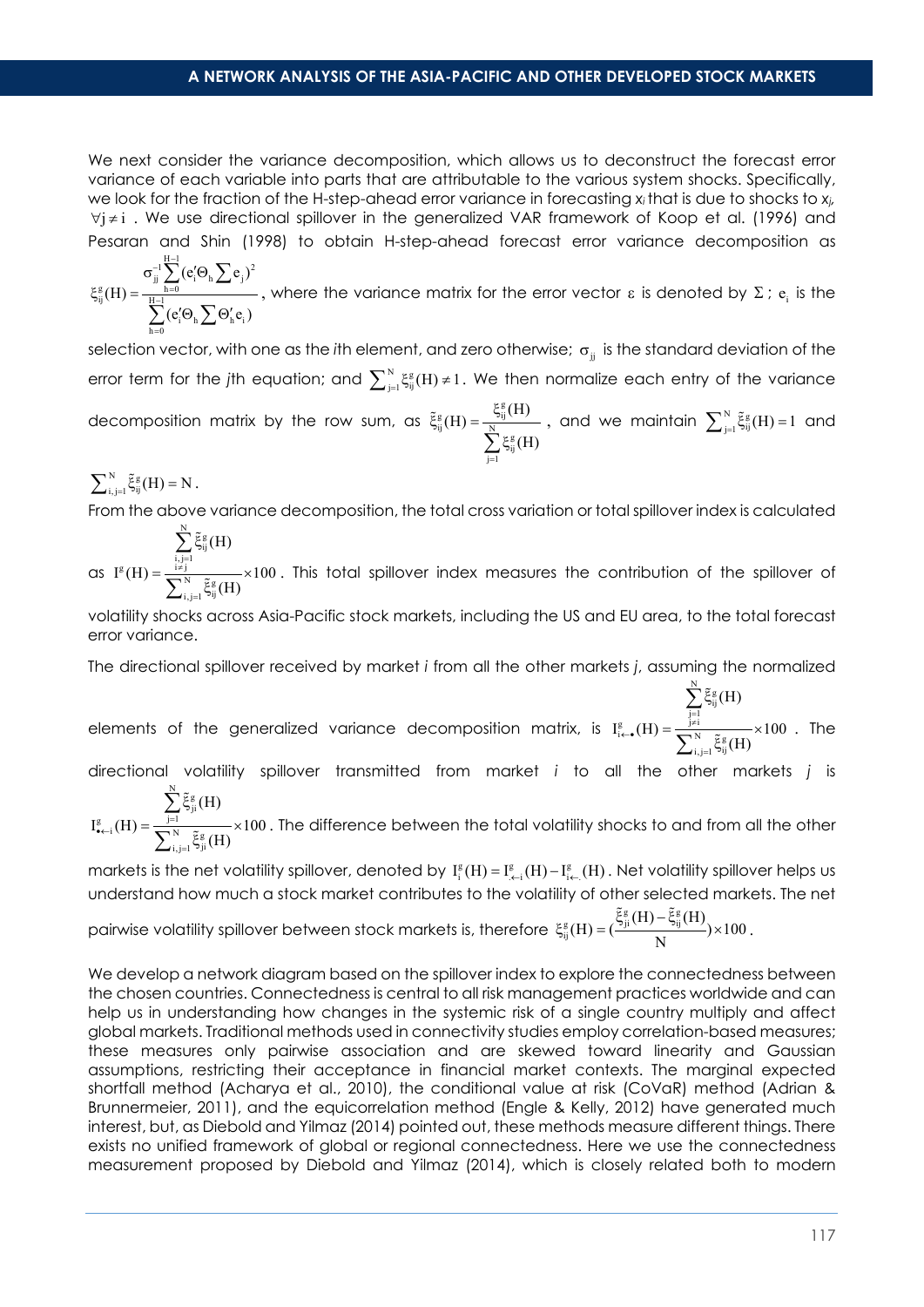$_{\rm i,\, j=1}$  نام $_{\rm ij}$ 

ξ

تع

=

تع

ξ

تع

∑

∑

(H)

(H)

network theory and defines a network by variance decomposition. Diebold and Yilmaz argued that these variance decomposition networks are more sophisticated than traditional networks and consider total directional connectedness. The total spillover  $I^{g}(H)$  is the total connectedness or system-wide connectedness. In understanding connectedness and its better representation, we build network diagrams using system-wide connectedness and three previously calculated measures:

total directional connectedness from all other firms *j* to firm *i*:  $\sum_{\substack{j=1 \ i \in \bullet}}^N \tilde{\xi}_{ij}^g$  (H) =  $\frac{\sum_{\substack{j=1 \ j \neq i}}^N \tilde{\xi}_{ij}^g}{\sum_{\substack{N}}^N \tilde{\xi}_{ij}^g}$  $I_{i\leftarrow \bullet}^g(H) = \frac{J^{\neq 1}}{I_{i\leftarrow \bullet} N} \times 100$  $\sum_{\epsilon=0}^{3}$  (H) =  $\frac{1}{\sqrt{2}}$  $=\frac{1}{2}$   $\times$ 

total directional connectedness from firm *i* to all other firms *j*:  $\sum_{i=1}^{g} \widetilde{\xi}_{ji}^{g}$  (H) =  $\frac{\displaystyle\sum_{j=1}^{N} \widetilde{\xi}_{ji}^{g}}{\displaystyle\sum_{i=1}^{N} \widetilde{\xi}_{ji}^{g}}$  $_{\rm i,\, j=1}$ از  $_{\rm ji}$ (H)  $I_{\bullet \leftarrow i}^{g}(H) = \frac{I_{\bullet}^{g}}{I_{\bullet}^{g}} \times 100$ (H)  $\frac{g}{\bullet \left( H \right)} = \frac{f}{\bullet \bullet}$ = ξ  $=\frac{1}{\sqrt{N}}\frac{1}{\alpha}$  x ξ ∑ ∑ تع

net directional connectedness from market  $i$  to all other markets  $j$ :  $\mathbf{I}^{\mathrm{g}}_{\mathrm{i}}(\mathrm{H})$ 

Diebold and Yilmaz (2009) noted that the connectedness matrix converges quickly to a stable value when H increases, but it changes when H is tiny, especially if it is smaller than the order of the VAR.

Several events took place during our sample period that may have impacted the spillover. The spillover table possibly misses the time-varying nature of spillover and the impact of these events as it provides a useful average behaviour of spillover. Hence, we estimate the time-varying spillover of volatility over the full sample period using 150 days rolling data. The time-varying spillover plot is presented to capture the variation of volatility transmission over time, and it is connected with the economic events. Finally, we supplement the network diagrams of pre and post subprime crisis periods with the network diagrams for the periods of spillover bursts.

#### **4. Data Analysis and Findings**

The initial description (see Table 1.1) of the volatilities of the markets indicates that all the market volatilities are leptokurtic, and positively skewed in both the pre- and post-crisis periods. While all the countries showed changes in skewness and kurtosis between the pre- and post-crisis periods, the difference is minimal in the case of China. Table 1.2 shows that the mean returns are positive for all the chosen market indexes, except for the eurozone, Japan, and Taiwan. All the return series deviate from the Gaussian distribution, as evidenced by their skewness and kurtosis. The results of the augmented Dickey–Fuller test (ADF) show that the returns and volatilities of all the markets are stationary at the 1% level of significance.

#### **4.1 Unconditional Patterns: The Full-Sample Volatility Spillover Table**

The total spillover index values provided in Table 2 captures the spillover dynamics of the Asia-Pacific region. All the outcomes are based on second-order VAR with 10-step-ahead forecasts. We estimated initial VAR models with high order lags of the variables and finally selected the VAR (lag 2) model based on minimum information criteria as indicated by AIC.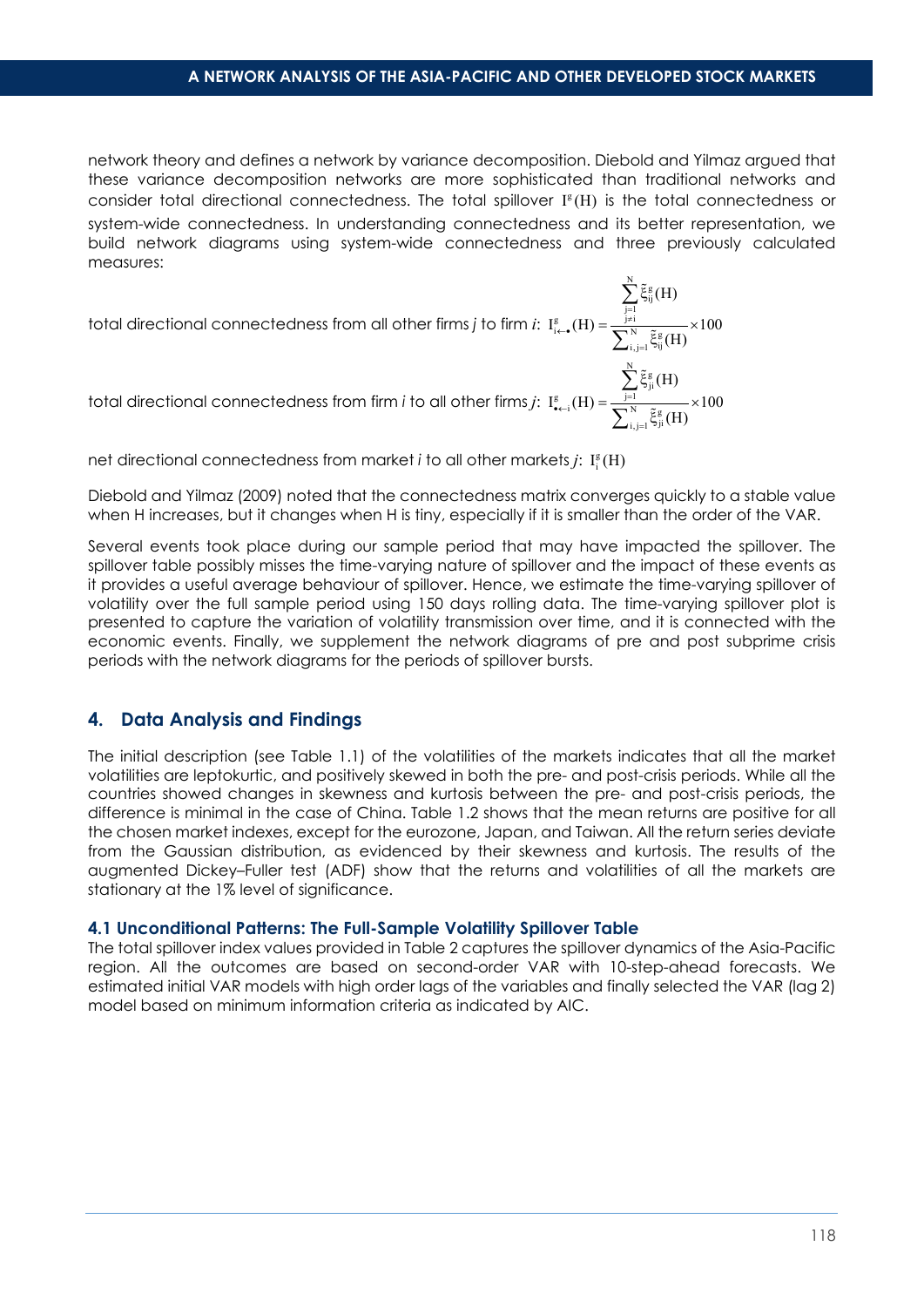| .              | -----    |          | JIITU JIWIIJIIUJ, PWII | $\sqrt{2}$ |                |           |                 |                 |            |
|----------------|----------|----------|------------------------|------------|----------------|-----------|-----------------|-----------------|------------|
| <b>Markets</b> | Period   | Mean     | <b>Median</b>          | Maximum    | Minimum        | Std. Dev. | <b>Skewness</b> | <b>Kurtosis</b> | <b>ADF</b> |
| Australia      | Pre      | 0.000039 | 0.00002                | 0.00183    | 0.000001       | 0.00008   | 11.73           | 206.63          | $-12.95*$  |
| (AORD)         | Post     | 0.000046 | 0.00003                | 0.00085    | 0              | 0.00006   | 5.92            | 59.4            | $-10.26*$  |
|                | Combined | 0.00005  | 0.00003                | 0.00236    | 0              | 0.0001    | 9.99            | 162.73          | $-10.66*$  |
| <b>USA</b>     | Pre      | 0.000091 | 0.00005                | 0.00262    | 0.000002       | 0.00014   | 6.88            | 95.55           | $-6.43*$   |
| (DJI)          | Post     | 0.000063 | 0.00003                | 0.00343    | 0.000002       | 0.00014   | 13.54           | 277.83          | $-10.22*$  |
|                | Combined | 0.0001   | 0.00004                | 0.004      | 0.000002       | 0.00021   | 8.99            | 118.79          | $-7.45*$   |
| Eurozone       | Pre      | 0.000157 | 0.00007                | 0.00327    | 0.000003       | 0.00026   | 4.83            | 37.18           | $-5.99*$   |
| (EURO)         | Post     | 0.000133 | 0.00007                | 0.00377    | 0.000001       | 0.00022   | 7.68            | 93.38           | $-10.42*$  |
|                | Combined | 0.00016  | 0.00008                | 0.00377    | 0.000001       | 0.00027   | 5.37            | 45.34           | $-9.43*$   |
| UK             | Pre      | 0.000107 | 0.00005                | 0.00213    | 0.000002       | 0.00018   | 5.36            | 45.22           | $-8.25*$   |
| (FTSE100)      | Post     | 0.000082 | 0.00004                | 0.00297    | 0.000002       | 0.00015   | 9.77            | 158.35          | $-11.5*$   |
|                | Combined | 0.00011  | 0.00005                | 0.00339    | 0.000002       | 0.00021   | 7.26            | 79.44           | $-8.20*$   |
| Hong           | Pre      | 0.000093 | 0.00006                | 0.00153    | 0              | 0.00013   | 4.76            | 38.49           | $-9.73*$   |
| Kong           | Post     | 0.00007  | 0.00004                | 0.00164    | 0.000004       | 0.00011   | 7.59            | 85.05           | $-13.35*$  |
| (HSI)          | Combined | 0.0001   | 0.00005                | 0.0055     | $\mathbf{O}$   | 0.00019   | 12.2            | 260.65          | $-6.92*$   |
| Indonesia      | Pre      | 0.000114 | 0.00006                | 0.00286    | $\overline{0}$ | 0.00018   | 6.68            | 71.12           | $-12.32*$  |
| (JKSE)         | Post     | 0.000075 | 0.00003                | 0.00327    | 0.000002       | 0.00016   | 10.26           | 164.6           | $-11.52*$  |
|                | Combined | 0.00011  | 0.00005                | 0.00583    | $\overline{0}$ | 0.00022   | 10.8            | 204.99          | $-11.56*$  |
| Malaysia       | Pre      | 0.000056 | 0.00003                | 0.00182    | 0              | 0.0001    | 7.71            | 93.34           | $-15.30*$  |
| (KLSE)         | Post     | 0.000021 | 0.00001                | 0.00064    | 0.000001       | 0.00004   | 8.72            | 110.37          | $-10.71*$  |
|                | Combined | 0.00004  | 0.00002                | 0.00182    | 0              | 0.00008   | 8.66            | 124.26          | $-11.45*$  |
| South<br>Korea | Pre      | 0.000171 | 0.0001                 | 0.00275    | 0.000007       | 0.00023   | 4.06            | 27.99           | $-8.30*$   |
|                | Post     | 0.000053 | 0.00003                | 0.00202    | $\overline{0}$ | 0.00011   | 9.42            | 135.62          | $-14.74*$  |
| (KOSPI)        | Combined | 0.00013  | 0.00006                | 0.00906    | $\overline{0}$ | 0.00028   | 15.21           | 411.41          | $-13.61*$  |
| India          | Pre      | 0.000243 | 0.00011                | 0.01495    | 0.00001        | 0.00058   | 14.97           | 325.61          | $-18.82*$  |
| (NIFTY)        | Post     | 0.000075 | 0.00004                | 0.00125    | 0              | 0.00009   | 4.89            | 46.35           | $-13.56*$  |
|                | Combined | 0.00019  | 0.00008                | 0.01495    | 0              | 0.0005    | 16.44           | 397.57          | $-18.53*$  |
| Japan          | Pre      | 0.000106 | 0.00007                | 0.00288    | 0.000003       | 0.00014   | 8.93            | 143.33          | $-11.17*$  |
| (NIKKEI)       | Post     | 0.000084 | 0.00004                | 0.00684    | 0.000001       | 0.00027   | 16.68           | 362.21          | $-19.71*$  |
|                | Combined | 0.00011  | 0.00006                | 0.00684    | 0.000001       | 0.00026   | 13.67           | 267.44          | $-12.64*$  |
| Philippines    | Pre      | 0.000076 | 0.00004                | 0.00324    | $\mathbf 0$    | 0.00014   | 10.87           | 200.39          | $-30.50*$  |
| (PSEI)         | Post     | 0.00006  | 0.00003                | 0.00115    | $\mathbf 0$    | 0.0001    | 6.09            | 53.79           | $-9.61*$   |
|                | Combined | 0.00007  | 0.00004                | 0.00324    | 0              | 0.00013   | 9.44            | 171.1           | $-40.07*$  |
| China          | Pre      | 0.000179 | 0.00009                | 0.00373    | 0.000002       | 0.00029   | 5.04            | 41.2            | $-8.45*$   |
| (SSE)          | Post     | 0.000159 | 0.00007                | 0.00409    | 0.000005       | 0.00034   | 6.46            | 58.47           | $-6.80*$   |
|                | Combined | 0.00018  | 0.00008                | 0.00409    | 0.000002       | 0.00033   | 5.41            | 44.41           | $-6.32*$   |
| Singapore      | Pre      | 0.000075 | 0.00004                | 0.00105    | $\mathbf 0$    | 0.0001    | 3.73            | 24.38           | $-9.87*$   |
| (STI)          | Post     | 0.000042 | 0.00002                | 0.00092    | 0              | 0.00006   | 5.73            | 53.88           | $-7.05*$   |
|                | Combined | 0.00008  | 0.00004                | 0.00545    | 0              | 0.00018   | 14.06           | 347.57          | $-8.20*$   |
| Taiwan         | Pre      | 0.000127 | 0.00007                | 0.00326    | 0.000003       | 0.00018   | 6.16            | 75.7            | $-8.98*$   |
| (TWII)         | Post     | 0.000046 | 0.00003                | 0.00173    | 0.000003       | 0.00008   | 10.36           | 169.56          | $-17.39*$  |
|                | Combined | 0.0001   | 0.00005                | 0.00326    | 0.000003       | 0.00016   | 6.59            | 83.12           | $-8.77*$   |

#### **Table 1.1: Descriptive Statistics: Daily Volatility**

\* denotes rejection of the null hypothesis of the unit root at the 1% significance level. Pre denotes the period before the subprime crisis (01 April 2000 to 15 September 2007) and the descriptive statistics for the pre GFC period are presented in the same row. Post denotes the post subprime crisis period (16 September 2007 to 03 April 2029). Combined denotes the full period of study (01 April 2000 to 03 April 2019). Statistics in the same row are for the corresponding periods.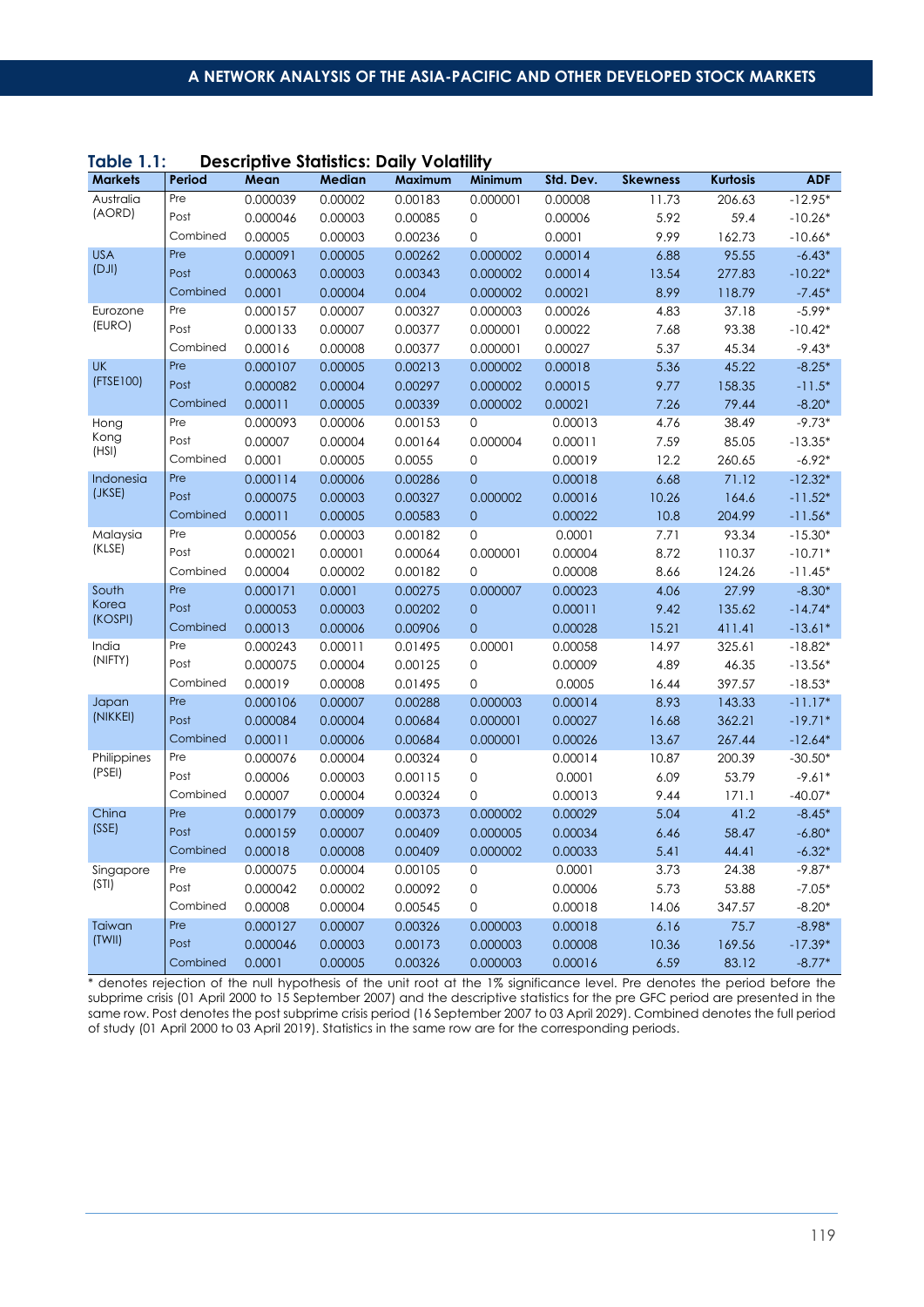| <b>Market</b>       | Mean        | <b>Median</b> | <b>Maximum</b> | <b>Minimum</b> | Std. Dev. | <b>Skewness</b> | <b>Kurtosis</b> | <b>ADF</b> |
|---------------------|-------------|---------------|----------------|----------------|-----------|-----------------|-----------------|------------|
| Australia (AORD)    | 0.00022     | 0.00030       | 0.084832       | $-0.09230$     | 0.01026   | $-0.39872$      | 12.8921         | $-47.00*$  |
| USA (DJI)           | 0.000221    | 0.00040       | 0.058272       | $-0.07870$     | 0.01087   | $-0.57986$      | 9.6618          | $-49.00*$  |
| Eurozone (EURO)     | $-0.00012$  | 0.00051       | 0.089338       | $-0.11392$     | 0.01568   | $-0.3955$       | 8.56014         | $-37.04*$  |
| <b>UK (FTSE100)</b> | 4.17E-05    | 0.00033       | 0.101734       | $-0.07325$     | 0.01216   | 0.019852        | 10.3116         | $-36.67*$  |
| Hong Kong (HSI)     | 0.00012     | 0.00059       | 0.146832       | $-0.14509$     | 0.01680   | $-0.34002$      | 13.7730         | $-50.75*$  |
| Indonesia (JKSE)    | 0.00080     | 0.00163       | 0.187637       | $-0.17673$     | 0.01672   | $-0.80965$      | 22.8371         | $-38.40*$  |
| Malaysia (KLSE)     | 0.00021     | 0.00046       | 0.073822       | $-0.11653$     | 0.00988   | $-1.09353$      | 19.7170         | $-44.63*$  |
| South Korea (KOSPI) | 0.00034     | 0.00064       | 0.126791       | $-0.14382$     | 0.01721   | $-0.4522$       | 11.6533         | $-26.27*$  |
| India (NIFTY)       | 0.00063     | 0.00111       | 0.125554       | $-0.20883$     | 0.01711   | $-1.19052$      | 19.0043         | $-47.04*$  |
| Japan (NIKKEI)      | $-1.19E-05$ | 0.00039       | 0.111885       | $-0.12477$     | 0.01624   | $-0.6016$       | 10.7191         | $-46.50*$  |
| Philippines (PSEI)  | 0.00053     | 0.00078       | 0.143117       | $-0.16296$     | 0.01518   | $-0.06242$      | 19.6259         | $-38.08*$  |
| China (SSE)         | 0.00018     | 0.00043       | 0.102257       | $-0.12435$     | 0.01761   | $-0.33295$      | 8.84843         | $-46.04*$  |
| Singapore (STI)     | 0.00015     | 0.00041       | 0.198372       | $-0.16108$     | 0.01369   | 0.223601        | 32.5781         | $-48.46*$  |
| Taiwan (TWII)       | $-5.10E-05$ | 0.00035       | 0.140371       | $-0.13497$     | 0.01598   | $-0.65815$      | 12.3305         | $-46.95*$  |

| <b>Table 1.2:</b> | <b>Descriptive Statistics: Daily Returns</b> |  |  |  |
|-------------------|----------------------------------------------|--|--|--|
|-------------------|----------------------------------------------|--|--|--|

\* denotes rejection of the null hypothesis of the unit root at the 1% significance level.

The *ij*th entry in Table 2 is the estimated contribution to the forecast error variance of market *i* from innovations to market *j*. The off-diagonal column sums (labelled contributions to others) and row sums (labeled contributions from others) are the directional spillover to and from, respectively, and we can calculate the net volatility spillover as the difference between them. Additionally, the total volatility spillover index appears in the bottom right corner of the table. It is approximately the grand offdiagonal column sum (or row sum) relative to the grand column sum, including diagonals (or the row sum including diagonals), expressed as a percentage. In the volatility spillover table, the quantified ripple effects of the volatility shock in each country should be viewed as the input–output decomposition of the total volatility spillover index. Koutmos and Booth (1995) observed that national markets have grown more interdependent since the October 1987 crash, with a clear pattern emerging here as well: spillover both to and from others has increased considerably since the Lehman Brother collapse, whereas, in the case of Japan, the spillover is almost similar to that before the crisis. The to and from total spillover index values for the United States (DJI), the United Kingdom (FTSE), and the eurozone are higher than those of the other countries. Total spillover within the system consisting of the selected stock markets rose from 42.2% to 56.7% after the crisis, which is indicative of the higher level of integration among the stock markets.

The findings reveal that all the markets, except for Japan, are less susceptible to significant domestic volatility shocks in the pre-crisis period. The individual market analysis suggests that Japan and China differ from the other Asia-Pacific markets, as well as from the United States and the eurozone. China appears to be almost impregnable during the pre-crisis period, with 89.5% variation from its shocks and only 10.5% variation due to spillover from others, while the spillover from China to others has an index value of only 6.7. These values change significantly in the post-crisis world, where volatility spillover to China from others rises to 36.1%, and spillover from China to others increases to an index value of 37.6. During the entire period of study, the total spillover index value for China remained the same, at 14, for spillover both to and from others. For Japan, spillover from others is around 49% of its variation during both the pre- and post-crisis periods, suggesting the crisis had a minimal impact on Japan's stock market. In terms of spillover from Japan to others, the spillover index value is stable at 33.2 (pre-crisis) and 30.6 (post-crisis), indicating that Japan's contribution to global spillover did not change due to the crisis. Net directional volatility spillover before the crisis is highest from the US and eurozone stock markets to the others, and from the others to Australia. However, after the crisis, net directional volatility spillover is again highest from the US stock markets to the others, and from the others to the stock markets of the Philippines and Australia. Overall, net directional volatility spillover is greatest from the US stock market to the others, and from the others to Australia. Japan and Australia show consistent behavior regarding net volatility spillover during both the pre- and postcrisis periods.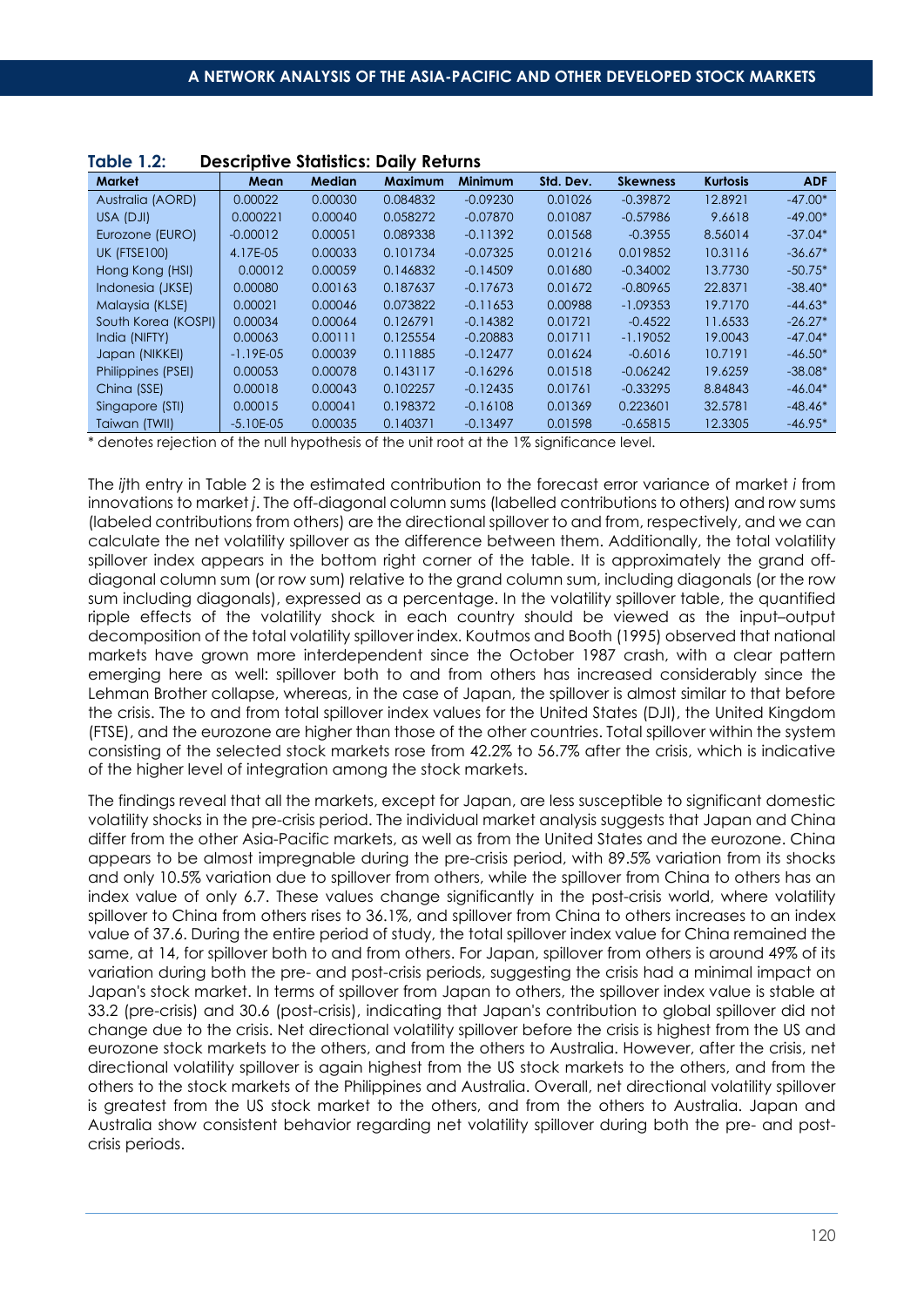#### **Table 2: Directional spillover table**

|                  |                  |              |                |              |              |              |                  |              |              |                |               |              |              |              |                | From          |
|------------------|------------------|--------------|----------------|--------------|--------------|--------------|------------------|--------------|--------------|----------------|---------------|--------------|--------------|--------------|----------------|---------------|
|                  |                  | <b>DJI</b>   | <b>FTSE</b>    | <b>AORD</b>  | <b>HIS</b>   | <b>TWII</b>  | <b>NIKKEI</b>    | <b>STI</b>   | <b>SSE</b>   | <b>NIFTY</b>   | <b>JKSE</b>   | <b>KOSPI</b> | <b>KLSE</b>  | <b>PSEI</b>  | <b>EURO</b>    | <b>Others</b> |
|                  | Pre              | 45.9         | 16.39          | 2.44         | 1.99         | 3.7          | 2.16             | 2.68         | 0.2          | 0.1            | 0.89          | 3.27         | 0.98         | 0.14         | 19.17          | 54.1          |
| DJI              | Post             | 35.07        | 14.08          | 4.21         | 3.51         | 4.61         | 2.4              | 6.03         | 3.03         | 3.3            | 2.35          | 7.87         | 1.69         | 0.18         | 11.68          | 64.9          |
|                  | Combined         | 40.66        | 15.27          | 2.92         | 2.91         | 4.83         | 2.51             | 4.73         | 0.7          | 0.98           | 1.62          | 6.39         | 1.53         | 0.17         | 14.79          | 59.3          |
| <b>FTSE</b>      | Pre              | 16.44        | 38.9           | 3.75         | 2.4          | 3.16         | 2.63             | 3.79         | 0.03         | 0.12           | 0.75          | 1.75         | 1.07         | 0.21         | 24.99          | 61.1          |
|                  | Post<br>Combined | 16.2<br>16.8 | 30.17<br>35.75 | 4.08<br>4.35 | 3.51<br>3.17 | 4.39<br>3.67 | 2.2<br>2.34      | 6.3<br>5.09  | 2.57<br>0.64 | 2.99<br>0.75   | 2.96<br>1.59  | 6.79<br>3.36 | 1.86<br>1.07 | 0.48<br>0.28 | 15.48<br>21.12 | 69.8<br>64.2  |
|                  | Pre              | 10.18        | 11.52          | 58.87        | 2.82         | 0.85         | 1.44             | 4.74         | 1.8          | 0.69           | 1.44          | 0.3          | 1.01         | 0.4          | 3.93           | 41.1          |
| <b>AORD</b>      | Post             | 11.62        | 8.27           | 39.86        | 4.46         | 4.48         | 3.52             | 5.08         | 4.14         | 2.2            | 1.98          | 6.19         | 1.97         | 0.75         | 5.48           | 60.1          |
|                  | Combined         | 10.76        | 11.63          | 53.97        | 4.08         | 0.95         | 1.67             | 4.74         | 2.91         | 0.59           | 1.4           | 0.44         | 0.35         | 0.43         | 6.11           | 46            |
|                  | Pre              | 3.97         | 5.85           | 1.38         | 50.66        | 5.74         | 3.57             | 9.49         | 0.21         | $\overline{2}$ | 2.2           | 6.19         | 6.07         | 0.26         | 2.41           | 49.3          |
| <b>HIS</b>       | Post             | 6.27         | 4.94           | 3.14         | 36.41        | 6.91         | 2.91             | 9.15         | 7.1          | 4.54           | 3.66          | 7.84         | 3.24         | 1.07         | 2.81           | 63.6          |
|                  | Combined         | 5.58         | 5.96           | 2.49         | 44.61        | 6.17         | 3.33             | 9.6          | 2.43         | 2.93           | 2.9           | 6.41         | 4.05         | 0.56         | 3              | 55.4          |
|                  | Pre              | 5.35         | 4.82           | 0.2          | 5.86         | 52.6         | 3.89             | 3.58         | 0.43         | 0.29           | 0.8           | 11.92        | 3.78         | 0.04         | 6.46           | 47.4          |
| TWII             | Post             | 6.66         | 4.74           | 2.91         | 6.41         | 41.4         | $2.2\phantom{0}$ | 8.94         | 2.79         | 3.6            | 3.42          | 10.15        | 3.03         | 0.46         | 3.31           | 58.6          |
|                  | Combined         | 6.31         | 3.9            | 0.23         | 5.21         | 46.7         | 3.35             | 5.89         | 0.28         | 2.35           | 1.79          | 15.26        | 4.82         | 0.16         | 3.73           | 53.3          |
|                  | Pre              | 5.32         | 6.58           | 1.29         | 5.37         | 4.27         | 50.66            | 6.1          | 0.49         | 1.29           | 1.55          | 6.2          | 2.9          | 0.08         | 7.9            | 49.3          |
| <b>NIKKEI</b>    | Post             | 8.51         | 5.14           | 5.16         | 3.71         | 3.81         | 51.12            | 4.01         | 2.46         | 2.31           | 2.27          | 6.31         | 1.45         | 1.2          | 2.53           | 48.9          |
|                  | Combined         | 7.17         | 5.61           | 1.87         | 4.38         | 4.98         | 51.52            | 4.95         | 0.19         | 1.89           | 1.88          | 7.79         | 2.75         | 0.54         | 4.48           | 48.5          |
|                  | Pre              | 6.88         | 8.95           | 2.32         | 9.53         | 3.82         | 4.35             | 41.3         | 0.37         | 1.71           | 2.02          | 4.56         | 7.2          | 0.63         | 6.34           | 58.7          |
| <b>STI</b>       | Post             | 10.07        | 8.24           | 2.62         | 6.92         | 7.73         | 2.47             | 30.6         | 2.21         | 4.83           | 6.65          | 7.94         | 3.54         | 1.21         | 4.97           | 69.4          |
|                  | Combined         | 9.24         | 8.54           | 2.1          | 7.93         | 6.19         | 3.29             | 35.3         | 1.26         | 3.46           | 4.34          | 6.8          | 5.26         | 0.92         | 5.4            | 64.7          |
|                  | Pre              | 0.08         | 0.04           | 2.74         | 0.63         | 0.34         | 0.76             | 0.54         | 89.46        | 0.27           | 0.46          | 2.28         | 0.38         | 0.82         | 1.19           | 10.5          |
| <b>SSE</b>       | Post             | 3.75         | 2.7            | 2.38         | 9.9          | 3.04         | 1.1              | 2.18         | 63.89        | 1.54           | 1.83          | 3.18         | 2.51         | 0.18         | 1.83           | 36.1          |
|                  | Combined         | 1.3          | 0.72           | 2.6          | 3.97         | 0.42         | 0.17             | 1.52         | 85.59        | 1.27           | 1.17          | 0.24         | 0.44         | 0.54         | 0.04           | 14.4          |
|                  | Pre              | 2.41         | 1.82           | 1.95         | 6.66         | 0.68         | 2.53             | 5.07         | 0.43         | 70.27          | 2.44          | 1.21         | 3.57         | 0.33         | 0.61           | 29.7          |
| <b>NIFTY</b>     | Post             | 8.84         | 5.29           | 2.13         | 4.58         | 5.05         | 1.99             | 6.46         | 1.96         | 41.8           | 6.84          | 7.48         | 2.24         | 1.2          | 4.13           | 58.2          |
|                  | Combined         | 5.54         | 2.62           | 0.9          | 4.69         | 3.73         | 2.41             | 6.17         | 1.52         | 54.88          | 4.65          | 6.55         | 4.35         | 0.78         | 1.22           | 45.1          |
| <b>JKSE</b>      | Pre<br>Post      | 2.81<br>6.65 | 2.69<br>4.89   | 1.42<br>1.63 | 5.14<br>2.97 | 1.76<br>5.67 | 2.23<br>1.25     | 4.23<br>7.88 | 0.7<br>1.27  | 2.69<br>8.17   | 64.71<br>46.8 | 3.62<br>6.13 | 4.87<br>2.86 | 1.1<br>1.73  | 2.04<br>2.1    | 35.3<br>53.2  |
|                  | Combined         | 5.23         | 3.79           | 1.1          | 3.88         | 3.87         | 1.76             | 6.53         | 1.04         | 5.64           | 54.31         | 5.46         | 4.03         | 1.46         | 1.89           | 45.7          |
|                  | Pre              | 4.95         | 3.5            | 0.19         | 6.77         | 9.69         | 4.72             | 5.73         | 0.29         | 0.43           | 1.69          | 54.15        | 3.8          | 0.12         | 3.98           | 45.8          |
| <b>KOSPI</b>     | Post             | 10.11        | 5.9            | 3.45         | 5.91         | 7.4          | 3.23             | 7.69         | 2.52         | 5.16           | 4.09          | 37.55        | 2.32         | 0.63         | 4.05           | 62.4          |
|                  | Combined         | 7.72         | 3.33           | 0.16         | 4.93         | 11.1         | 4.41             | 6.43         | 0.38         | 3.56           | 2.68          | 47.22        | 5.18         | 0.35         | 2.51           | 52.8          |
|                  | Pre              | 2.41         | 3.17           | 0.93         | 7.81         | 2.92         | 1.58             | 6.93         | 0.13         | 1.79           | 2.64          | 2.88         | 64.3         | 0.78         | 1.74           | 35.7          |
| <b>KLSE</b>      | Post             | 4.85         | 3.37           | 2.23         | 5.34         | 5.34         | 2.46             | 5.88         | 3.6          | 3.31           | 4.71          | 4.01         | 51.94        | 1.09         | 1.86           | 48.1          |
|                  | Combined         | 3.61         | 2.27           | 0.32         | 5.42         | 5.92         | 2.7              | 6.17         | 0.92         | 3.84           | 3.27          | 6.73         | 56.9         | 0.93         | 1.02           | 43.1          |
|                  | Pre              | 1.16         | 1.19           | 0.99         | 0.59         | 0.99         | 0.18             | 2.02         | 1.42         | 0.51           | 1.6           | 0.22         | 2.15         | 85.92        | 1.05           | 14.1          |
| <b>PSEI</b>      | Post             | 3.78         | 1.82           | 2.07         | 2.5          | 1.64         | 3.48             | 3.61         | 1.44         | 3.06           | 5.51          | 3.23         | 2.89         | 64.01        | 0.95           | 36            |
|                  | Combined         | 2.44         | 1.54           | 1.16         | 1.36         | 1.31         | 1.52             | 2.91         | 1.52         | 1.63           | 3.28          | 1.71         | 2.81         | 75.92        | 0.9            | 24.1          |
|                  | Pre              | 17.84        | 23.94          | 1.11         | 1.12         | 3.78         | 3.15             | 2.77         | 0.22         | 0.17           | 0.72          | 2.38         | 0.73         | 0.08         | 41.99          | 58            |
| <b>EURO</b>      | Post             | 15.94        | 19.85          | 2.88         | 2.99         | 3.65         | 1.4              | 4.67         | 2.51         | 2.21           | 1.72          | 5.69         | 1.31         | 0.21         | 34.96          | 65            |
|                  | Combined         | 17.35        | 23.53          | 2.35         | 2.13         | 3.55         | 2.14             | 3.55         | 0.16         | 0.35           | 1.02          | 2.92         | 0.55         | 0.1          | 40.31          | 59.7          |
|                  | Pre              | 79.8         | 90.5           | 20.7         | 56.7         | 41.7         | 33.2             | 57.7         | 6.7          | 12             | 19.2          | 46.8         | 38.5         | 5            | 81.8           | 590.3         |
| <b>TO Others</b> | Post             | 113.3        | 89.2           | 38.9         | 62.7         | 63.7         | 30.6             | 77.9         | 37.6         | 47.2           | 48            | 82.8         | 30.9         | 10.4         | 61.2           | 794.4         |
|                  | Combined         | 99           | 88.7           | 22.5         | 54           | 56.8         | 31.6             | 68.3         | 14           | 29.2           | 31.6          | 70.1         | 37.2         | 7.2          | 66.2           | 676.4         |
| <b>TOTAL</b>     | Pre              | 125.7        | 129.4          | 79.5         | 107.4        | 94.3         | 83.9             | 99           | 96.2         | 82.3           | 83.9          | 100.9        | 102.8        | 90.9         | 123.8          | 42.20%        |
| <b>Spillover</b> | Post             | 148.3        | 119.4          | 78.7         | 99.1         | 105          | 81.7             | 109          | 101.5        | 89             | 94.8          | 120.4        | 82.9         | 74.4         | 96.1           | 56.70%        |
|                  | Combined         | 139.7        | 124.5          | 76.5         | 98.7         | 104          | 83.1             | 104          | 99.5         | 84.1           | 85.9          | 117.3        | 94.1         | 83.1         | 106.5          | 48.30%        |
| Net<br>Spillover | Pre              | 25.7         | 29.4           | $-20.4$      | 7.4          | $-5.7$       | $-16.1$          | $-1$         | $-3.8$       | $-17.7$        | $-16.1$       | $\mathbf{1}$ | 2.8          | $-9.1$       | 23.8           |               |
|                  | Post             | 48.4         | 19.4           | $-21.2$      | $-0.9$       | 5.1          | $-18.3$          | 8.5          | 1.5          | -11            | $-5.2$        | 20.4         | $-17.2$      | $-25.6$      | $-3.8$         |               |
|                  | Combined         | 39.7         | 24.5           | $-23.5$      | -1.4         | 3.5          | $-16.9$          | 3.6          | -0.4         | $-15.9$        | $-14.1$       | 17.3         | $-5.9$       | $-16.9$      | 6.5            |               |

**Note:** Along each row in each period, the figures denote values of directional spillover index. Each value represents directional spillover from the different stock markets (j) (column heads) to the stock market (i) (represented in each row). The last column shows spillover received by each stock market (row under consideration) from all other stock markets. The "To Others" row represents spillover to all other stock markets. The total spillover row is obtained by vertical(column) summation of values of the same period. The values in each cell for net spillover is obtained as the difference between spillover "To Others" and spillover "From Others". Pre and Post denote the period before and after the subprime crisis respectively while Combined denotes the full period under study.

The total spillover of the system consisting of all the markets rise steadily and peaked during August– September 2008, just around the credit crisis. The peak persisted, indicating rising global market integration. Financial integration indicates the cohesion and comovement of financial markets and their ability to operate in similar directions, providing a cross-country dimension for each market's participants. The steady rise in spillover that led to the crisis suggests that financial integration can create conditions for higher volatility, by facilitating an abrupt reversal of capital flows, contagion, and the cross-border transmission of financial shocks. This increase in spillover is particularly salient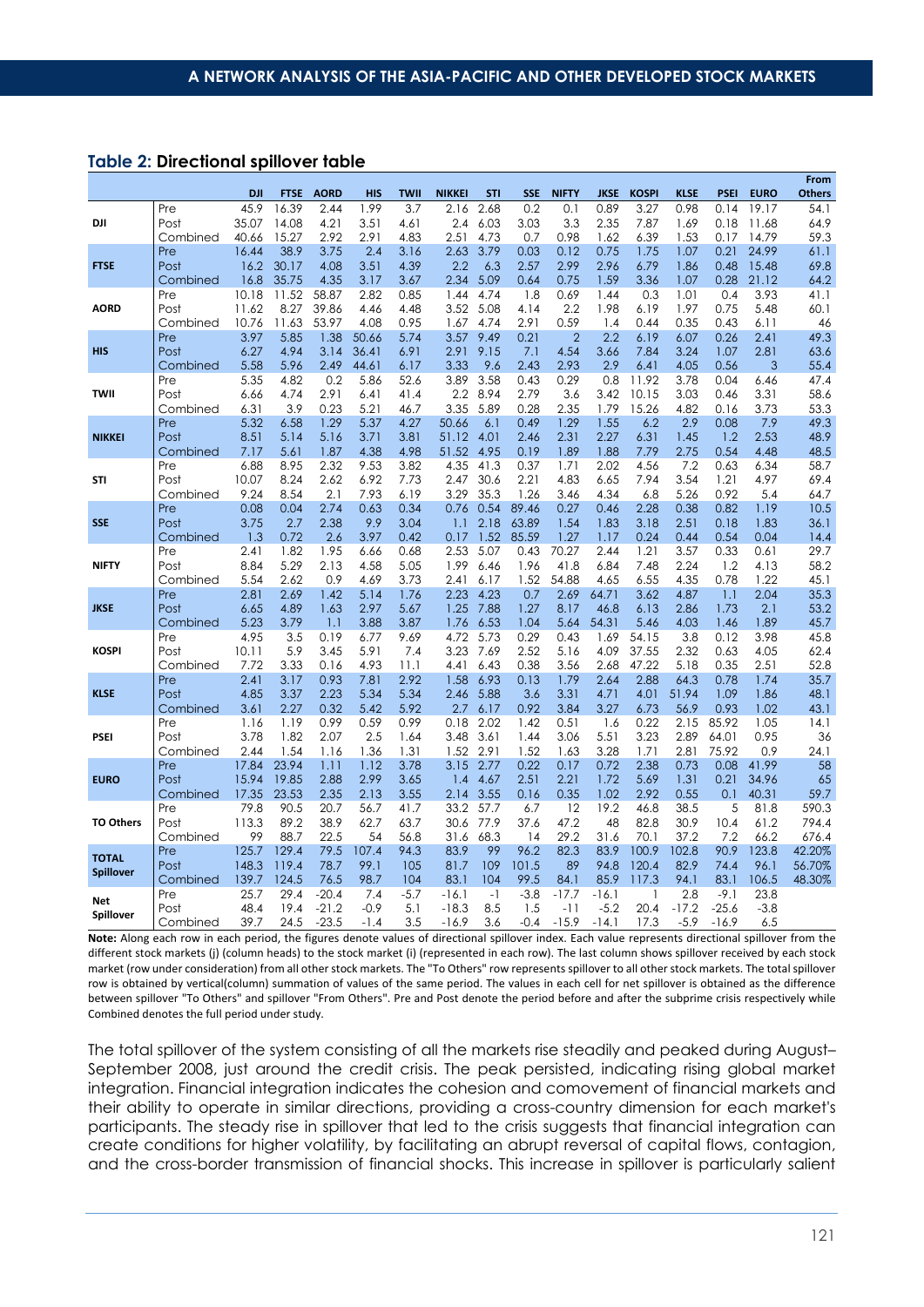when the institutional framework is not strong enough to identify and prevent adverse shocks. Policymakers might need to empirically validate whether the benefits of higher integration outweigh the risk of financial apocalypse. Obstfeld (1998) and Schmukler (2004) observed that crises and contagion are closely associated with the presence of asymmetric information and imperfect contract enforcement. Spillover started falling sharply around November 2012; it reached its low point in June 2013, when the Federal Reserve Board announced it was preparing to wind down its stimulus policies (initiated after the financial crisis) and the HSBC flash purchasing managers' index showed Chinese manufacturing activity had reached a nine-month low. These global events influenced the global markets, while investors were repricing their assets. However, most market regulators instituted central supervision and a robust institutional framework in the post-crisis period, and the shocks from these events did not increase the spillover. The low risk transfer was possibly due to improved institutional supervision and the learning curve effect. The findings support the wake-up call hypothesis, with the intriguing possibility of government policy mitigating contagion.

#### **4.2 Network diagrams**

Figures 1 to 3 show the connectedness diagrams of total spillover before and after the subprime crisis and another combining both periods, respectively.



**Note:** We use this node color code to indicate total directional connectedness to others, from weakest to strongest. The color and size of the nodes indicate their relative contribution to the network (smaller size denotes smaller contribution). The color and strength of the arrows indicate the network's strength. Pre and Post denotes the period before and after the subprime crisis respectively while Combined denotes the full period under study.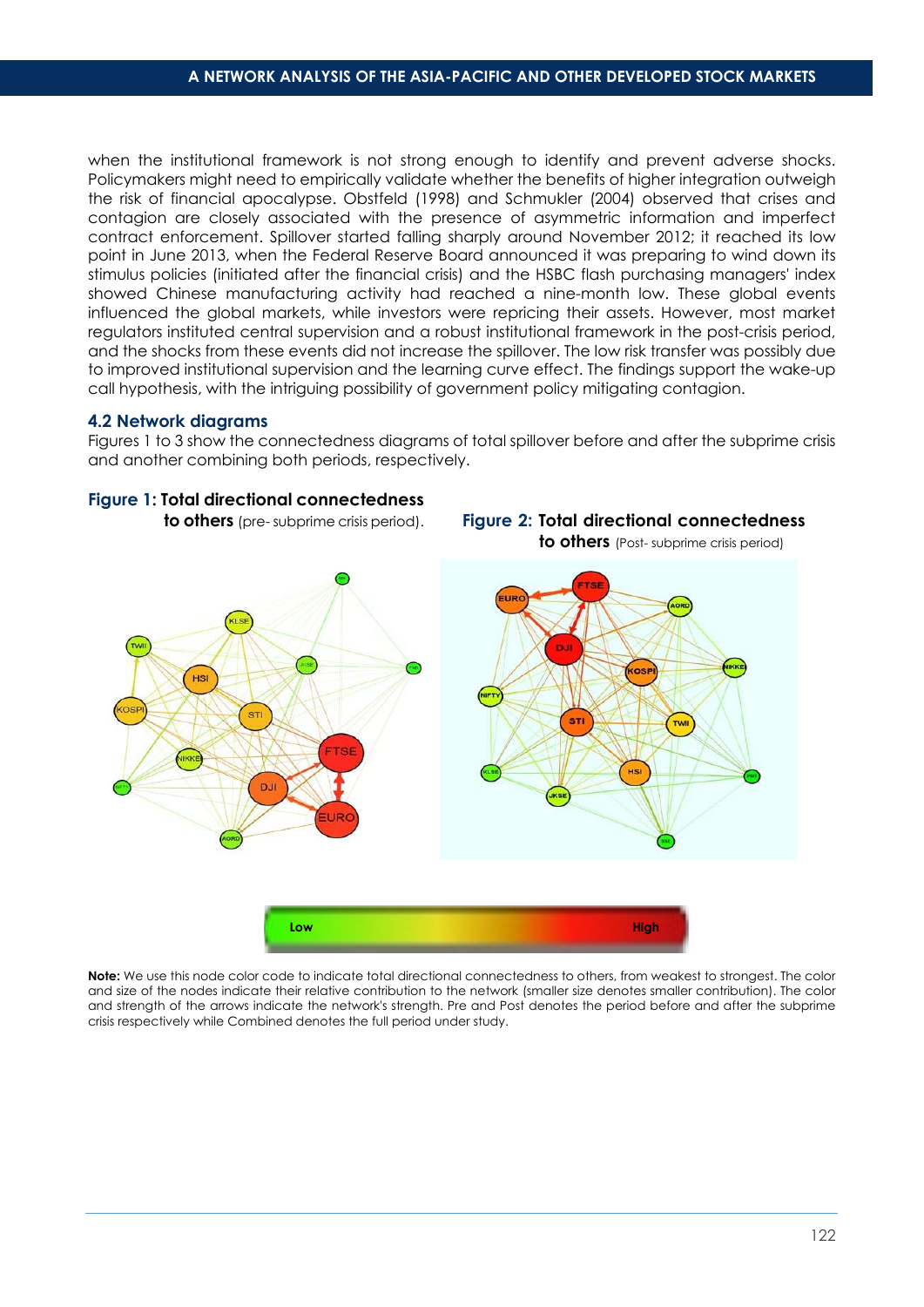

#### **Figure 3: Total directional connectedness (during the entire period of the study)**

**Note:** We use this node color code to indicate total directional connectedness to others, from weakest to strongest. The color and size of the nodes indicate their relative contribution to the network (smaller size denotes smaller contribution). The color and strength of the arrows indicate the network's strength. Pre and Post denotes the period before and after the subprime crisis respectively while Combined denotes the full period under study.

In Figures 1 and 2, the connectedness between the chosen stock markets becomes stronger (more reddish circles) after the collapse of Lehman Brothers led the financial crisis around the world. Spillover from Hong Kong to China increases during the post-crisis period. The influence of the eurozone is reduced, and that of the United States has increased. However, China still differs in this context, since the SSE is still not highly networked, while other markets in the region are. The network diagrams revealing directional spillover show that China (SSE) stands separate, with the fewest connections. Congruent with the findings of Rejeb and Boughrara (2015), the diagrams suggest that geographical proximity is closely associated with connectedness. Total connectedness during the entire period (Figure 3) shows the connectedness between the Asia-Pacific stock markets and the US and eurozone markets, with China being the least connected to others.

The spillover from the system in Figure 4 clearly shows that the top five markets (i.e., the United Kingdom, Singapore, the Eurozone, the United States, and Hong Kong) that received spillover from others did not change between the pre- and post-crisis periods, even if we consider the entire period, although their relative positions change within the top five. Spillover to China and the Philippines from others was lowest during both the pre- and post-crisis periods, although the Chinese stock market (SSE) is much larger and more developed compared to that of the Philippines.



#### **Figure 4: Spillover from the system**

**Note:** This is a graphic representation of the data available in the last column of table 2 visualizing directional spillover from the system. The figure shows consecutively the equity market that receives the highest to lowest (left to right) spillover from others. Pre and Post denotes the period before and after the subprime crisis respectively while Combined denotes the full period under study.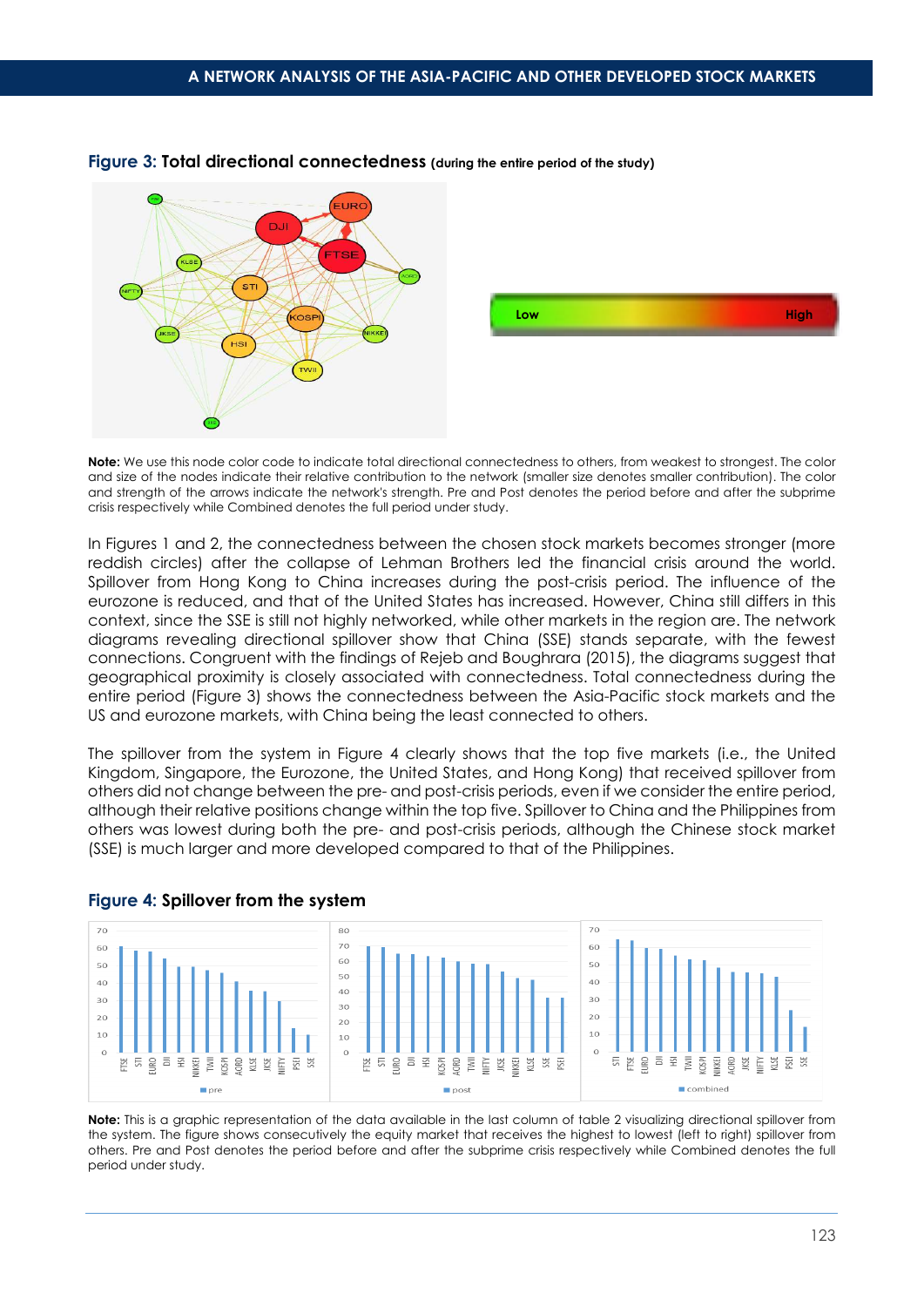These findings are in line with the observations of Zhou et al. (2012), Allen et al. (2013), and Jebran et al. (2017), where the impact of the global financial crisis on the Chinese stock market was minimal and did not affect its connectedness with others in the region. China was and continues to be less connected to other stock markets, presumably because of the restrictions on foreign capital flow into its stock market. Our results contradict the findings of Jebran et al. (2017), in the sense that we provide evidence of stronger bidirectional connectedness between the Chinese and Hong Kong stock markets after the crisis, whereas they argued for volatility spillover from Hong Kong to China.

#### **4.3 Time Variation in Volatility Spillover**

Figure 5 shows the time-varying spillover index plot, obtained using "to others" directional spillover index values, estimated using 150 days rolling window.



#### **Figure 5: Time-varying Spillover Plot**

**Note:** *The figure represents spillover index measuring contribution to other markets, obtained as a summation of variance decomposition of spillover contribution to others, estimated over a rolling period of 150 days.*

Figure 5 clearly shows the time-varying nature of volatility spillover and its peaks during crisis events. The figure also shows that the peaks are higher during the European debt crisis (EDC) than they were during the US subprime crisis or even before the US subprime crisis. The result is not surprising given that the European Union, along with the US, are the main markets for the Asia-Pacific economies and the majority of these economies depend heavily on these exports. While the US market was still recovering from the impact of the subprime crisis, the EDC led the Asia-Pacific markets to experience macroeconomic shocks owing to trade ties with crisis-hit countries. However, bursts during EDC in figure 5 also shows the presence of financial linkage between Asia-Pacific and EDC hit countries at least through equity markets.

The bursts in volatility spillover between Asia-Pacific markets have been observed during the following events: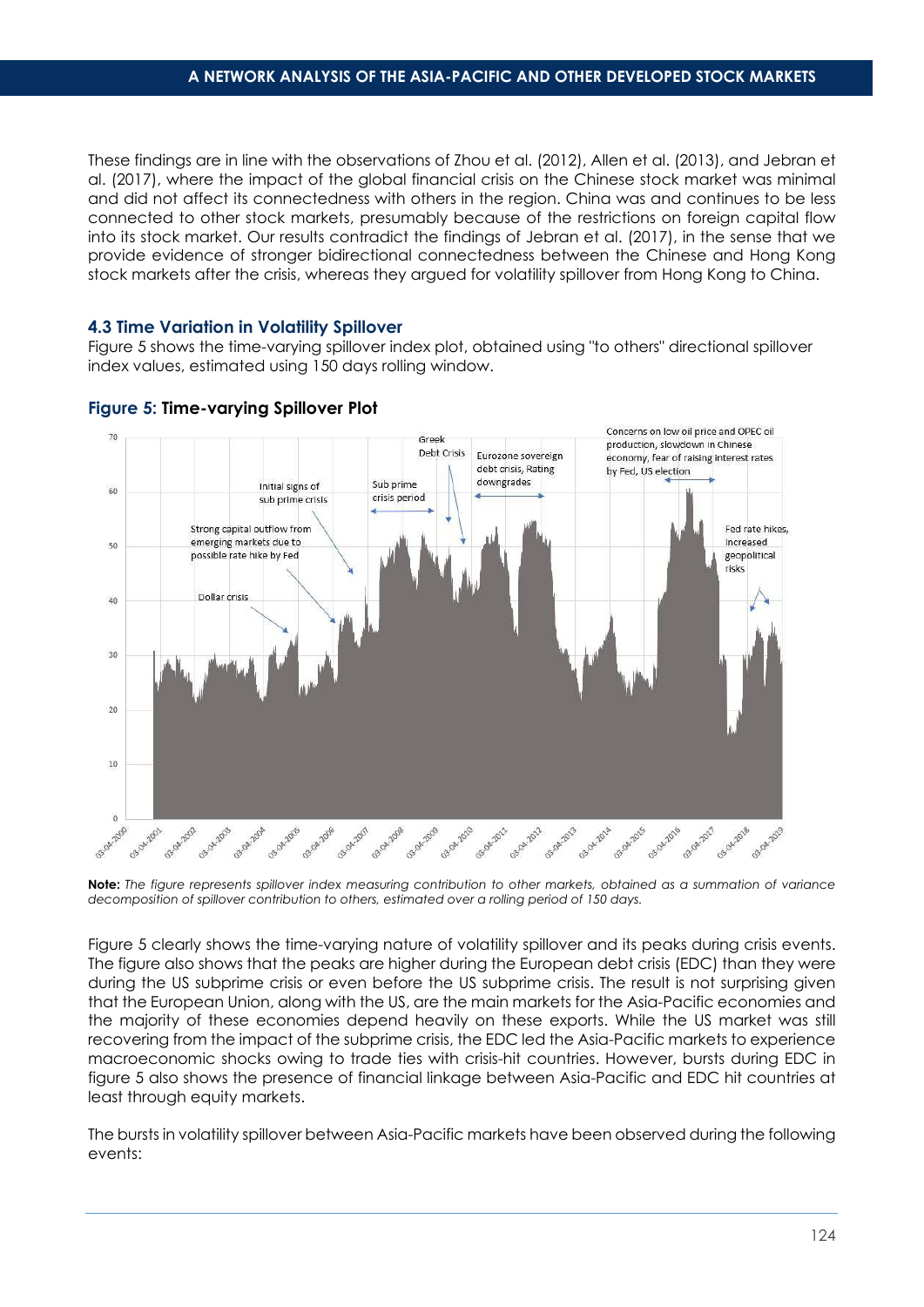- 1) Dollar crisis during March 2005 when policymakers of various Asia-Pacific nations like China, Japan, India and Korea showed intension of diversifying forex reserve.
- 2) The significant outflow of funds from emerging markets due to the Federal Reserve's rate hike signals in 2006.
- 3) Subprime crisis in the US in 2007 and 2008 that led to the collapse of Lehman Brothers, followed by a global financial crisis.
- 4) The Greek debt crisis and downgrading of Greek bank and government debt in 2009.
- 5) Eurozone sovereign debt crisis during 2010-2012.
- 6) Uncertainties and economic events in 2016 and 2017, such as low crude oil prices, indications of a downturn in the Chinese economy, expectations for a Fed rate hike, US election results and the confusion surrounding the US relationship with Russia, China and North Korea.
- 7) Concerns due to increased geopolitical risks caused by the US-China trade war beginning with imposing tariffs on each other's products, multiple rate hikes by Federal Reserve and uncertainties over Britain leaving the European Union.

As displayed in figure 5, there are three periods where we observe spillover bursts. We build the connectedness diagrams (figure 6, 7 and 8) for the three periods:

- *Subprime crisis period (February 2007 to December 2009):* The starting date coincides with the announcement made by Freddie Mac that it will no longer buy the riskiest subprime mortgages and mortgage-related securities. The period considered is till Dec 2009 when the US Treasury Department announces the removal of caps on the amount of preferred stock that the Treasury may purchase in Fannie Mae and Freddie Mac, besides Federal Reserve Bank declaring that it would offer interest-bearing term deposits to eligible institutions through an auction mechanism. The figure 6 shows that the US market is the most influential contributor to volatility spillover during the period compared to the other markets. The observation is not surprising as the US is the origination point of the subprime crisis.
- *European Debt Crisis period (December 2009 to Nov 2012)*: Fitch, S&P, Moody's downgraded Greece credit rating in December 2009 and that is the initial signal of the crisis in Europe. The period considered is till November 2012, when Eurozone nations and the IMF agreed to a revised aid deal for Greece, including lower interest rates on bailout loans and a debt-buyback. We find that the spillover (to others) initially reduces and then increases. Finta et al. (2019) observes similar spillover effect (decrease followed by increase) during EDC between the German stock market and the Greek, Italian, Portuguese and Spanish stock markets. During the period (figure 7), we find that the Australian stock market is the largest volatility spillover contributor to others, and the UK market follows next. While the UK is a European nation and as a member of the EU, is expected to witness the ripple effects of the EDC, the emergence of Australia as a leading contributor of volatility across the markets (as indicated by the red colored arrows) is expected to give newer insights in further studies.
- *Increased geopolitical risks and uncertainty (December 2015 July 2017*): The period witnessed many events that arguably led to the increase in spillover between Asia-pacific markets. U.S. Federal Reserve raised interest rates in Dec 2015 for the first time since before the global financial crisis. Throughout the period, the markets witnessed uncertainty and increased geopolitical risks from falling crude prices; slowdown and debt pile in China; US election and post-election uncertainties in the domestic US market and its external relationships with China, Russia and North Korea; and apprehensions about a further rate hike by US Federal Reserve that can alter the course of international capital flows. Australian stock market remained the leading contributor to the volatility spillover to the network during the time. The spillover between the Japanese, Singaporean, Malaysian and Indian stock markets is observed at a medium level. During this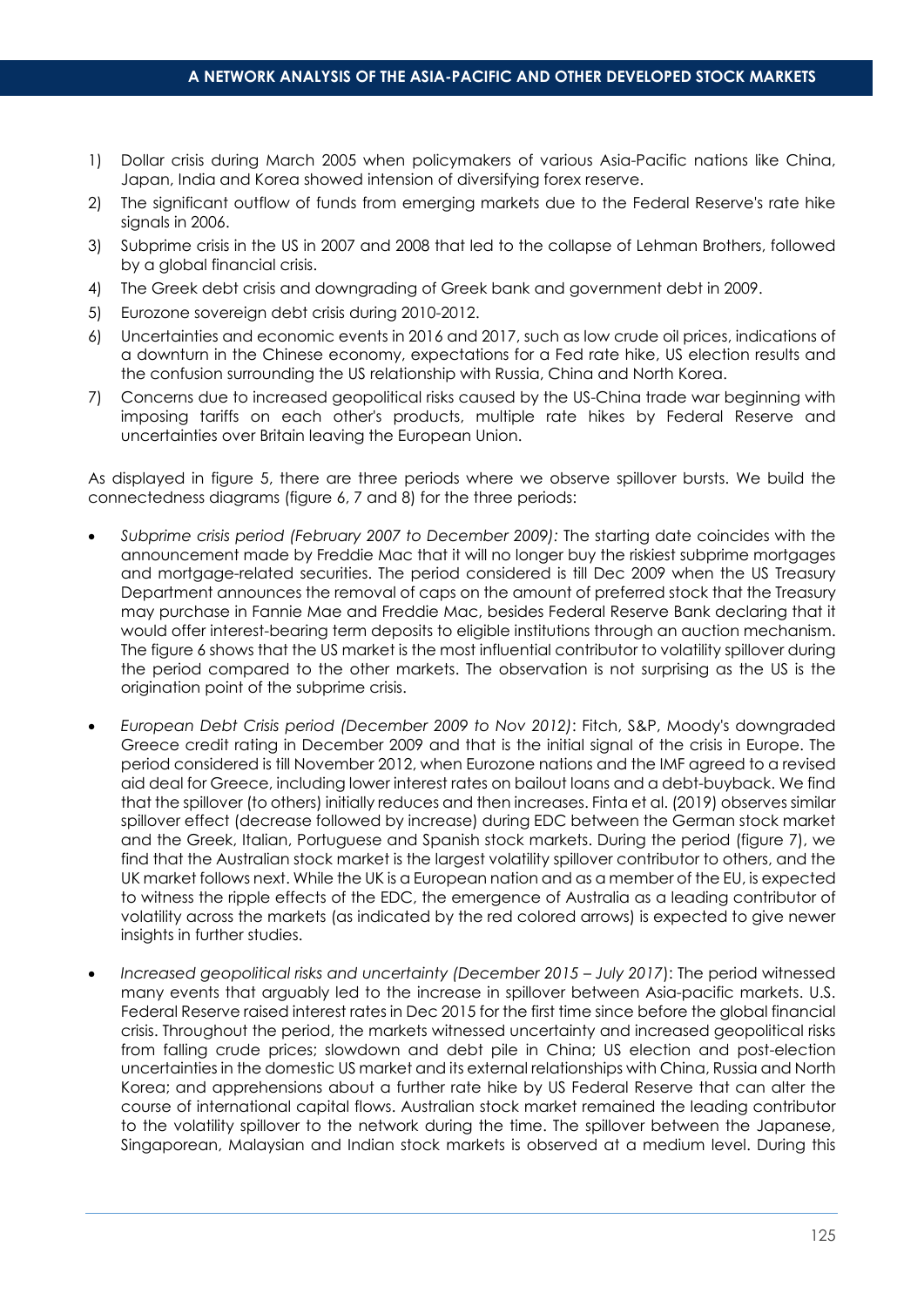time, though, the US market is comparatively less connected. China and Hong Kong markets are least connected as shown by their network strength.

During all three periods, the Chinese equity market remains least connected with the other markets. The observation is in line with the earlier findings.

Connectedness during bursts in Spillover:



*We use this node color code to indicate total directional connectedness to others, from weakest to strongest. The color and size of the nodes indicate their relative contribution to the network (smaller size denotes smaller contribution, spillover increases as color changes from green to red).*

During the three spillover burst periods, the relative contribution to the network varies across different markets. During the subprime crisis, the contribution of the US market was relatively much higher compared to any other market. During the European Debt Crisis, the Australian market emerged as the leading volatility spillover contributor to others, followed by the UK market. The emergence of the Australian market as a contributor to volatility spillover to other markets continued even after the EDC when the world markets witnesses increased uncertainty due to geopolitical situations. China remained least connected during all the periods.

# **5. Conclusion**

The rationale behind international diversification is based on the expectation that most economic disturbances to be country specific, resulting in relatively low correlations between stock markets. If markets are connected, this would undermine much of the rationale for international diversification, because ignoring the connectedness can lead to poor portfolio diversification and an underestimation of risk. Except China, the US, UK, EU and the Asia-Pacific markets are reasonably connected between themselves, although the strength of their network varies over the period. The Chinese stock market had kept itself relatively insulated, even though it remained a volatile market throughout the study period. Of all the Asia-Pacific markets, those of South Korea (KOSPI), Hong Kong (HSI), and Singapore (STI) make the largest contribution to risk transfer. Market size does not determine the level of connectedness either, since it is clear that three big stock markets (in terms of volume), namely, Japan, China, and Australia, are less connected compared to the most connected countries. Geographical proximity seems to be a factor in increasing volatility spillover. These findings have significance for multinational portfolio management. Overall, while all the other stock markets are connected in terms of risk transfer (volatility spillover), the Chinese stock market experienced least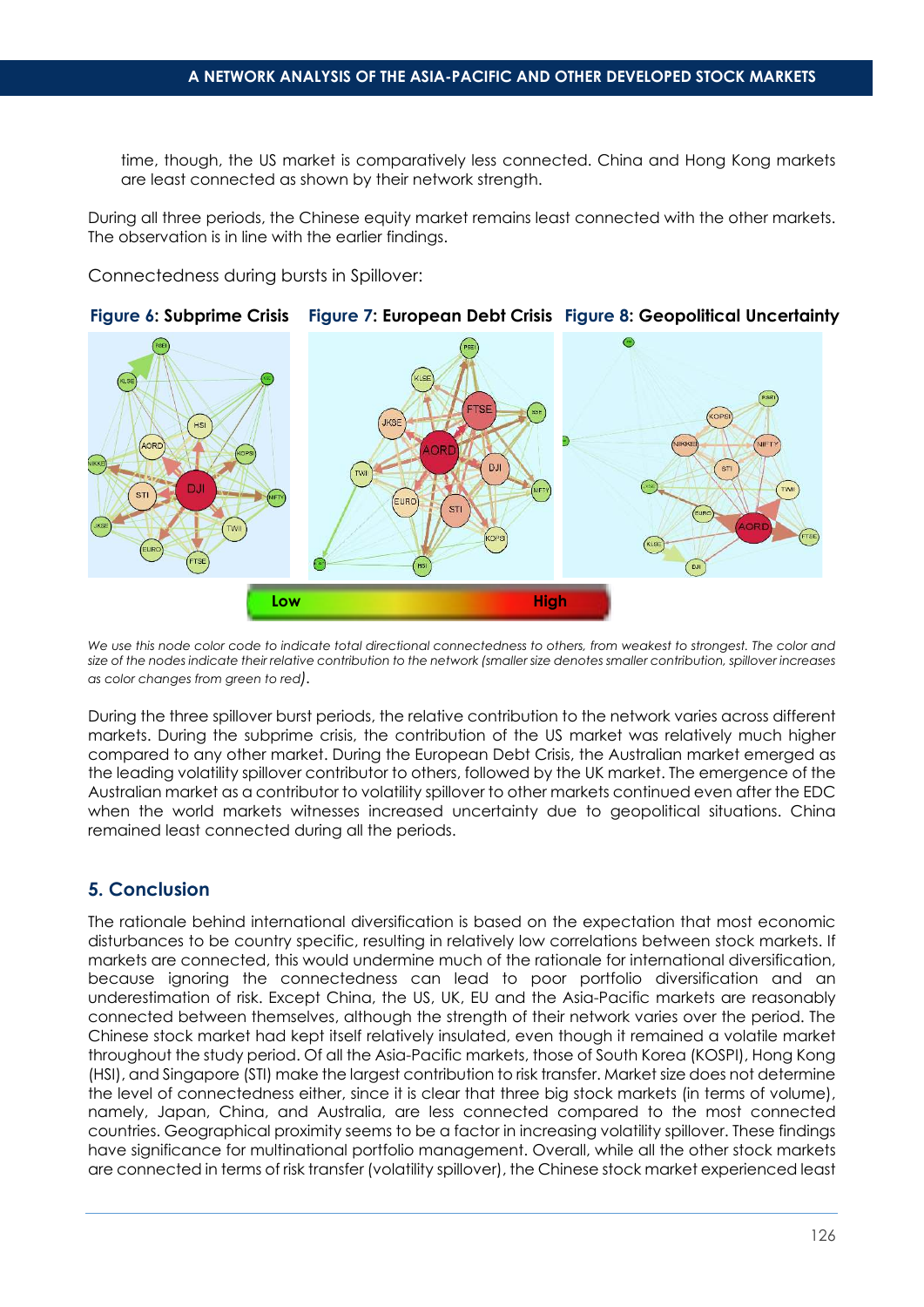volatility spillover from other markets. China's stringent financial market rules combined with the restrictions on non-Chinese participation in its stock markets could be the reason for the Chinese stock market's relative insulation.

The time variations in spillover show peaks and troughs, which may be aligned with readily recognizable international events. We also found overall network strength gradually increased, leading to the global financial crisis, symptomatic of the evolution of the subprime crisis into a global financial crisis. Interestingly, network strength seems to have increased since the crisis and has remained above its pre-crisis level. The transmission of volatility was higher during EDC and even after EDC than it was during the time of subprime crisis. This finding could be a sign of the integration of global standards of market regulation and the increased confidence level of transnational investment agents. However, it also indicates that shock to any one of these markets has the potential to spread to others very quickly and develop into a multi-country phenomenon. The network's strength always drastically fell after a stock market crash, indicating the disintegration of markets after a crash, which could be due to the withdrawal of investment from foreign markets. It is therefore possible that, whenever a major crash occurs, global investment firms will curtail their transnational activities, providing a window of opportunity for contrarians.

In the case of a new global crisis, some of these markets, such as South Korea, Hong Kong, and Singapore, are likely to be as badly hit as the Western markets. Future research could focus on dynamic hedging possibilities using an Asia-Pacific portfolio. On the policy front, the findings call for stronger supervision and regulations to mitigate the rising risks from market connectedness. Between highly connected markets, an adverse shock to one market has the potential to negatively impact the international fund flows to other markets, even if the other markets have strong fundamentals. This could trigger a financial crisis in other markets, one that is utterly unwarranted by those countries' fundamentals and policies. Stronger regulations should help in reducing the impact and in obtaining dedicated funds to stabilize the system. Financial market policies should encourage and improve the resilience of financial markets against shocks. However, this in itself requires more granular and timely information from market participants, and regulations on the capture of such data could help improve the flow of information and market monitoring.

# **References**

Abidin, S., Reddy, K. & Zhang, C. (2014). Intensity of Price and Volatility Spillover Effects in Asia-Pacific Basin Equity Markets, Australasian Accounting, Business and Finance Journal, 8(5), 3-18.

Acharya, V., Pedersen, L. H., Philippon, T., & Richardson, M. P. (2010). Measuring systemic risk. AFA 2011 Denver Meetings Paper, Denver, CO. (http://dx.doi.org/10.2139/ssrn.1573171).

Adrian, T., & Brunnermeier, M. K. (2011). CoVaR. NBER working paper no. 17454.

Ahmed, A. D. & Huo, R. (2019). Impacts of China's crash on Asia-Pacific financial integration: Volatility interdependence, information transmission and market comovement, Economic Modelling, 79(C), 28-46

Allen, D.E, Amram, R., & McAleer, M. (2013). Volatility spillovers from the Chinese stock market to economic neighbours. Mathematics and Computers in Simulation, 94, 238-257.

Allen, D.E., McAleer, M., Powell, M.J. & Singh, A. (2017). Volatility Spillovers from Australia's major trading partners across the GFC, International Review of Economics and Finance, 47, 159-175.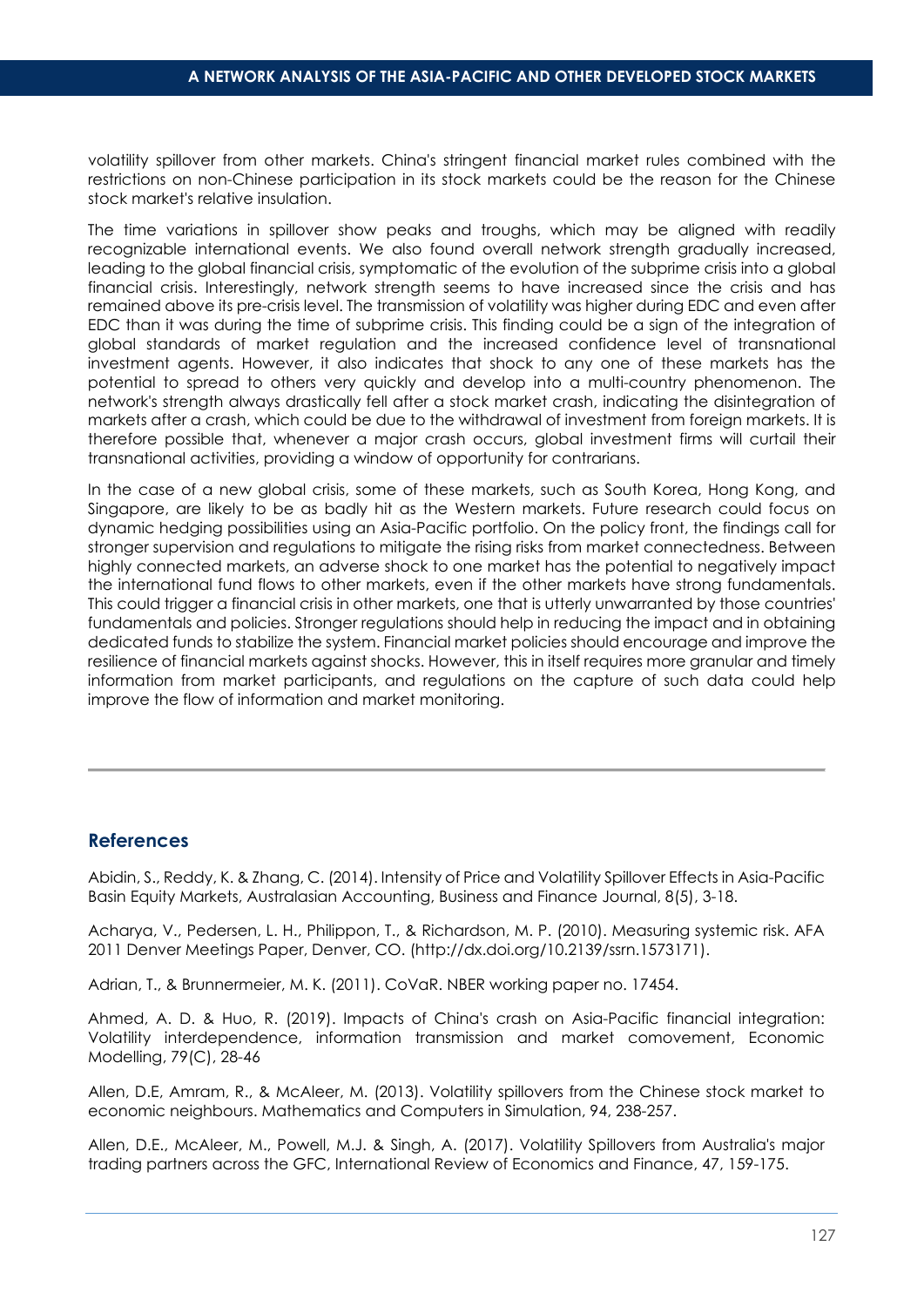Alaganar, V. T. and Bhar, R. (2002). Information and volatility linkage under external shocks: Evidence from dually listed Australian stocks, International Review of Financial Analysis, 11, 59-71.

Alper, E., & Yilmaz, K. (2004). Volatility and contagion: Evidence from the Istanbul Stock Exchange. Economic Systems, 28(4), 353-367.

Aloui, R., Ben, M.S., & Nguyen, D.K. (2011). Global financial crisis, extreme interdependences, and contagion effects: the role of economic structure? Journal of Banking and Finance, 35, 130-141.

Anastasopoulos, A. (2018). Testing for financial contagion: New evidence from the Greek crisis and yuan devaluation. Research in International Business and Finance, 45, 499-511.

Baruník, J., Kočenda, E., & Vacha, L. (2016). Asymmetric connectedness on the U.S. stock market: Bad and good volatility spillovers. Journal of Financial Markets, 27(C), 55-78.

Bauwens, L., Hafner, C., & Pierret, D. (2013). Multivariate volatility modeling of electricity futures. Journal of Applied Econometrics, 28(5), 743-761.

Bauwens, L., Laurent, S., & Rombouts, J. (2006). Multivariate GARCH models: A survey. Journal of Applied Econometrics, 21(1), 79-109.

BenSaïda, A., Litimi, H., & Abdallah, O. (2018). Volatility spillover shifts in global financial markets. Economic Modelling, 73, 343-353.

Bhattacharjee, B., Shafi, M., & Acharjee, A. (2019). Network mining-based elucidation of the dynamics of cross-market clustering and connectedness in Asian region: An MST and hierarchical clustering approach. Journal of King Saud University - Computer and Information Sciences, 31(2), 218-228.

Billio, M., & Pelizzon, L. (2003). Contagion and interdependence in stock markets: Have they been misdiagnosed? Journal of Economics and Business, 55(5-6), 405–42.

Bissoondoyal-Bheenick, E., Brooks, R. Chi, W and Do, H.X. (2018). Volatility spillover between the US, Chinese and Australian stock markets, Australian Journal of Management, 43(2), 263-285.

Caloia, F. G., Cipollini, A., & Muzzioli, S. (2018). Asymmetric semi-volatility spillover effects in EMU stock markets. International Review of Financial Analysis, 57, 221-230.

Cappiello, L., Engle, R. F., & Shephard, K. (2006). Asymmetric dynamics in the correlations of global equity and bond returns. Journal of Financial Econometrics, 4(4), 537-572.

Cheng, H. & Glascock, J.L. (2006). Stock Market Linkages Before and After the Asian Financial Crisis: Evidence from Three Greater China Economic Area Stock Markets and the US, Review of Pacific Basin Financial Markets and Policies, 9(2), 297-315

Conrad, C., & Karanasos, M. (2010). Negative volatility spillovers in the unrestricted ECCC-GARCH model. Econometric Theory, 26 (3), 838-862.

Demirer, M., Diebold, F. X., Liu, L., & Yilmaz, K. (2017). Estimating global bank network connectedness. Journal of Applied Economics, 33, 1–15.

Diebold, F., & Yilmaz, K. (2009). Measuring financial asset return and volatility spillovers, with application to global equity markets. The Economic Journal, 119, 158–171.

Diebold, F., & Yilmaz, K. (2011). Equity market spillovers in the Americas. In R. Alfaro (ed.), Financial Stability, Monetary Policy, and Central Banking. Santiago: Bank of Chile Central Banking Series, 15, 199-214.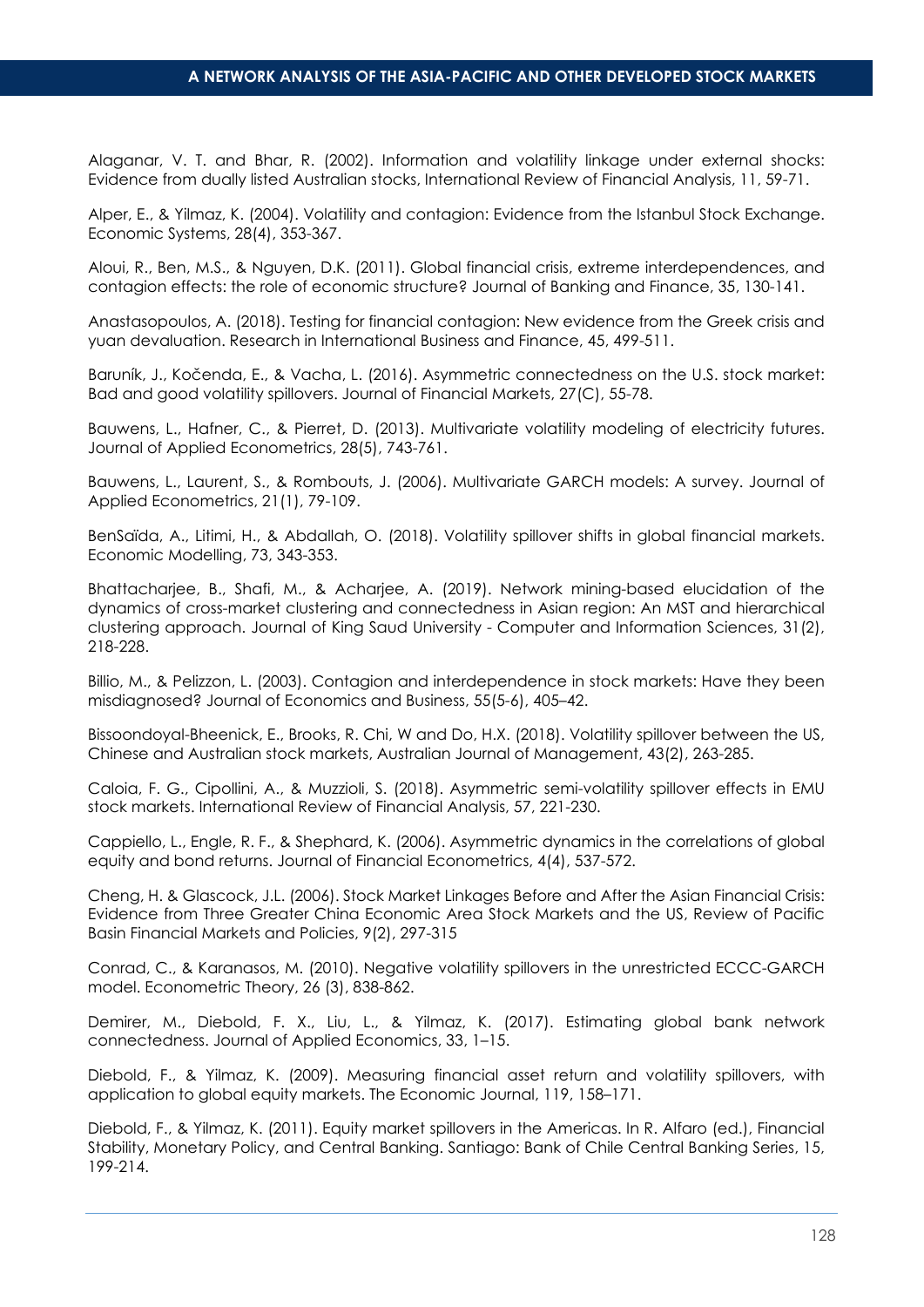Diebold, F., & Yilmaz, K. (2012). Better to give than to receive: Predictive directional measurement of volatility spillovers. International Journal of Forecasting, 28, 57-66.

Diebold, F., & Yilmaz, K. (2014). On the network topology of variance decompositions: Measuring the connectedness of financial firms. Journal of Econometrics, 182, 119-134.

Diebold, F., & Yilmaz, K. (2016). Trans-Atlantic equity volatility connectedness: U.S. and European financial institutions, 2004-2014. Journal of Financial Econometrics, 14(1), 81-127.

Dungey, M., & Gajurel, D. (2014). Equity market contagion during the global financial crisis: Evidence from the world's eight largest economies. Economic Systems, 38(2), 161-177.

Engle, R., & Kelly, B. (2012). Dynamic equicorrelation. Journal of Business & Economic Statistics, 30(2), 212-228.

Engle, R. F., & Kroner, K. (1995). Multivariate simultaneous generalized ARCH. Econometric Theory, 11, 122-150.

Engle, R., & Susmel, R. (1993). Common volatility in international equity markets. Journal of Business and Economic Statistics, 11(2), 167-176.

Engle, R. F., & Takatoshi, I., & Lin, W. (1990). Meteor showers or heat waves? Heteroskedastic intradaily volatility in the foreign exchange market. Econometrica, 58(3), 525-542.

Ferris, S. P., Jayaraman, N. & Sabherwal, S. (2007). Characteristics and behavior of newly listed firms: Evidence from the Asia-Pacific region, Journal of International Financial Markets, Institutions and Money, 17(5), 420-436.

Finta, M. A., Frijns, B., & Tourani‐Rad, A. (2019). Time‐varying contemporaneous spillovers during the European debt crisis. Empirical Economics, 57, 423– 448.

Forbes, K. J. (2012). The "Big C": Identifying and mitigating contagion. The Changing Policy Landscape. 2012 Jackson Hole Symposium, Jackson Hole, WY, 23–87.

Forbes, K. J., & Rigobon, R. (2002). No contagion, only interdependence: Measuring stock market comovements. Journal of Finance, 57(5), 2223-2261.

Gallo, G., & Otranto, E. (2008). Volatility spillovers, interdependence and comovements: A Markov switching approach. Computational Statistics and Data Analysis, 58, 3011-3026.

Guimaraes-Filho, R & Hong, G. H. (2016). Dynamic connectedness of Asian equity markets. IMF working paper, WP/16/57.

Hemche, O., Jawadi, F., Maliki, S. B., & Cheffou, A. I. (2016). On the study of contagion in the context of the subprime crisis: A dynamic conditional correlation-multivariate GARCH approach. Economic Modelling, 52, 292-299.

Jebran, K., Chen, S., Ullah, I., & Mirza, S. S. (2017). Does volatility spillover among stock markets varies from normal to turbulent periods? Evidence from emerging markets of Asia. The Journal of Finance and Data Science, 3(1–4), 20-30.

Johansson, A. & Ljungwall, C. (2009). Spillover Effects Among the Greater China Stock Markets, World Development, 37(4), 839-851,

Johnson, R. & Soenen, L. (2002). Asian Economic Integration and Stock Market Comovement. Journal of Financial Research, 25, 141-157.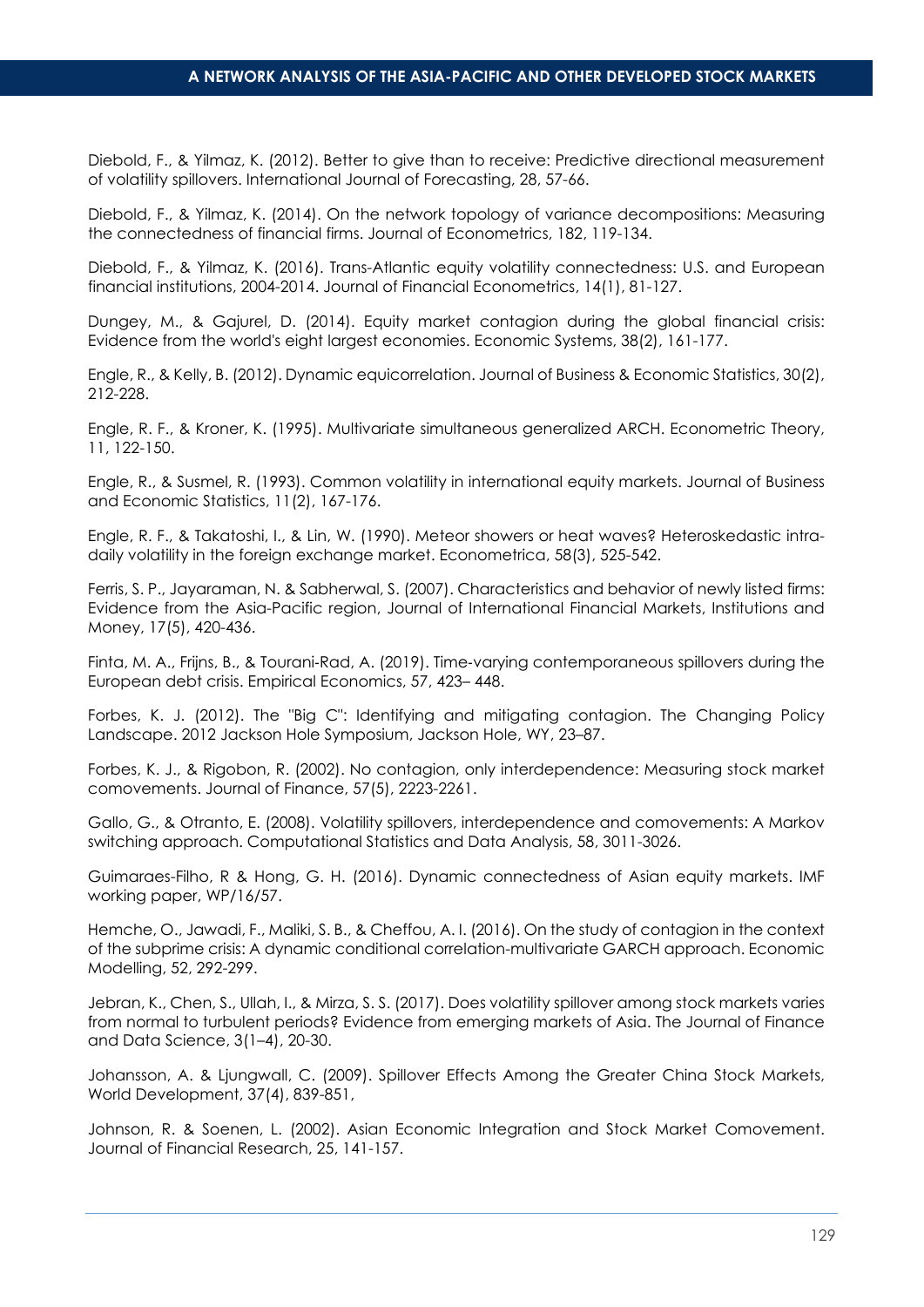Kearney, C. (2000). The determination and international transmission of stock market volatility. Global Finance Journal, 11, 31-52.

Kolluri, B., Susan M. & Wahab, M. (2014). Comovements of US and Asian Equity Markets: Evidence from Asymmetric and Time-Varying Coefficients, Review of Pacific Basin Financial Markets and Policies, 17(4), 1450021.

Koop, G., Pesaran, M., & Potter, S. (1996). Impulse response analysis in Nonlinear multivariate models. Journal of Econometrics, 74, 119–147.

Koutmos, G., & Booth, G. G. (1995). Asymmetric volatility transmission in international stock markets. Journal of International Money and Finance, 14(6), 747-762.

Kroner, K., & Ng, V. (1998). Modeling asymmetric comovements of asset returns. The Review of Financial Studies, 11(4), 817-844.

Li, Y., & Giles, D. (2015). Modelling volatility spillover effects between developed stock markets and Asian emerging stock markets. International Journal of Finance and Economics, 20, 155-177.

Ling, S., & McAleer, M. (2003). Asymptotic theory for a vector ARMA GARCH model. Econometric Theory, 19, 280-310.

Liu, Y. Angela & Pan, M. (1997). Mean and Volatility Spillover Effects in the U.S. and Pacific–Basin Stock Markets, Multinational Finance Journal, 1(1), 47-62

Longin, F., & Solnik, B. (1995). Is the correlation in international equity returns constant: 1960-1990? Journal of international Money and Finance, 14, 3-23.

Markwat, T., Kole, E. & Dijk, D. (2009). Contagion as a domino effect in global stock markets. Journal of Banking & Finance, 33(11), 1996-2012.

Mitra, A. & Iyer, V. (2016). Transmission of Volatility across Asia-Pacific Stock Markets:Is There a Pattern? IIM Kozhikode Society & Management Review, 6(1) 42–54.

Nobi, A., Lee, S., Kim, D. H., & Lee, J. W. (2014). Correlation and network topologies in global and local stock indices. Physics Letters A, 378(34), 2482–2489.

Nomikos, N., & Salvador, E. (2014). The role of volatility regimes on volatility transmission patterns. Quantitative Finance, 14(1), 1-13.

Obstfeld, M. (1998). The global capital market: Benefactor or menace? Journal of Economic Perspectives, 12, 9-30.

Otranto, E. (2015). Capturing the spillover effect with multiplicative error models. Communications in Statistics - Theory and Methods, 44 (15), 3173-3191.

Pesaran, M., & Shin, Y. (1998). Generalized impulse response analysis in linear multivariate models. Economics Letters, 58, 17-29.

Reinhart, Carmen and Calvo, Sara, (1996), Capital Flows to Latin America: Is There Evidence of Contagion Effects? p. 151-171 in Calvo, Guillermo A., Goldstein, Morris and Hochreiter, Eduard eds., Private Capital Flows to Emerging Markets After the Mexican Crisis, Peterson Institute for International Economics

Rejeb, A., & Boughrara, A. (2015). Financial integration in emerging market economies: Effects on volatility transmission and contagion. Borsa Istanbul Review, 15(3), 161-179.